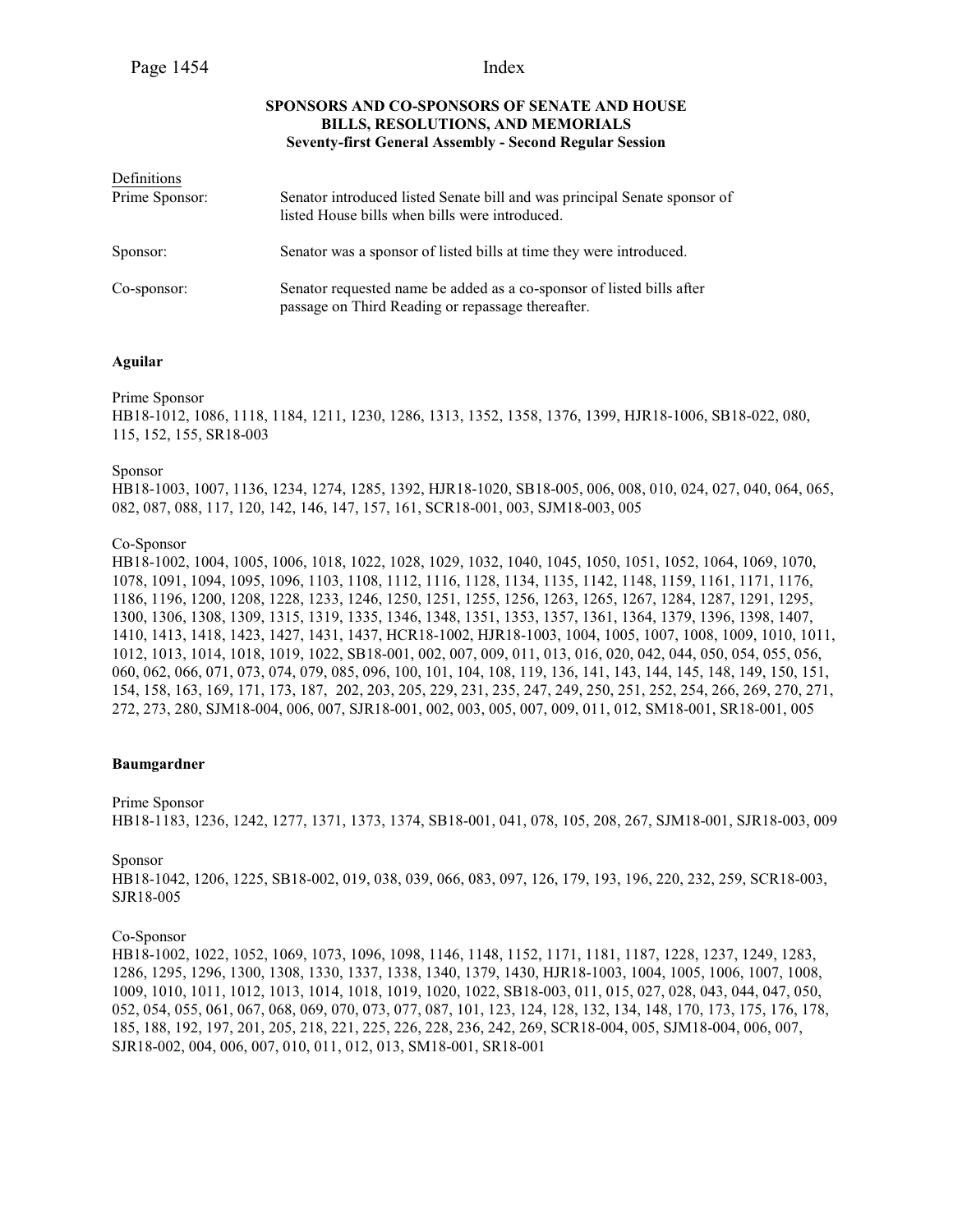## **Cooke**

# Prime Sponsor

HB18-1018, 1025, 1026, 1031, 1056, 1066, 1075, 1081, 1102, 1109, 1115, 1152, 1176, 1187, 1210, 1227, 1240, 1255, 1257, 1264, 1287, 1300, 1307, 1314, 1316, 1349, 1394, 1428, HJR18-1003, 1014, SB18-001, 014, 032, 034, 035, 039, 068, 116, 134, 139, 156, 181, 222, 226, 245, 246, SJR18-009

# Sponsor

HB18-1024, 1042, 1051, 1122, 1123, 1178, 1194, 1234, 1243, 1253, 1375, SB18-002, 009, 027, 067, 071, 078, 083, 097, 126, 179, 193, 196, 204, 205, 220, 236, 263, SCR18-003, SJM18-001, 003, SJR18-005

# Co-Sponsor

HB18-1022, 1027, 1039, 1045, 1052, 1060, 1069, 1073, 1086, 1095, 1096, 1098, 1130, 1132, 1136, 1171, 1181, 1183, 1184, 1199, 1228, 1235, 1237, 1238, 1249, 1254, 1269, 1277, 1291, 1296, 1299, 1308, 1309, 1315, 1320, 1330, 1338, 1340, 1361, 1379, 1412, 1413, 1423, HJR18-1004, 1005, 1006, 1007, 1008, 1009, 1010, 1011, 1012, 1013, 1018, 1019, 1020, 1022, SB18-003, 012, 015, 019, 020, 028, 038, 041, 043, 044, 047, 050, 052, 054, 055, 056, 061, 069, 070, 073, 076, 077, 079, 087, 100, 101, 123, 124, 128, 132, 136, 158, 160, 167, 169, 170, 171, 173, 180, 184, 185, 188, 192, 197, 200, 201, 218, 221, 223, 225, 228, 230, 232, 242, 258, 268, 269, 274, SCR18-005, SJM18-004, 006, 007, SJR18-002, 003, 004, 006, 007, 010, 011, 012, 013, SM18-001, SR18-001, 004

# **Coram**

# Prime Sponsor

HB18-1002, 1008, 1010, 1033, 1038, 1041, 1048, 1051, 1057, 1058, 1064, 1068, 1069, 1076, 1084, 1087, 1093, 1097, 1099, 1103, 1146, 1147, 1153, 1177, 1182, 1192, 1199, 1200, 1201, 1232, 1241, 1243, 1246, 1263, 1280, 1295, 1306, 1341, 1344, 1345, 1384, 1385, 1392, 1416, 1418, 1425, 1433, 1440, HJR18-1010, SB18-002, 019, 038, 041, 060, 108, 143, 147, 158, 166, 176, 182, 184, 193, 194, 205, 215, 218, 221, 234, 235, SJR18-010

#### Sponsor

HB18-1053, 1190, 1343, 1360, SB18-001, 039, 066, 067, 078, 080, 085, 088, 114, 126, 146, 179, 196, 216, 220, 223, SCR18-003, SJM18-001, 003

#### Co-Sponsor

HB18-1060, 1070, 1083, 1095, 1098, 1108, 1112, 1116, 1132, 1136, 1148, 1236, 1249, 1256, 1277, 1291, 1300, 1307, 1338, 1361, 1379, HJR18-1003, 1004, 1005, 1006, 1007, 1008, 1009, 1011, 1012, 1013, 1014, 1018, 1019, 1020, 1022, SB18-003, 015, 027, 033, 042, 043, 047, 097, 101, 104, 116, 119, 132, 167, 170, 175, 178, 187, 188, 200, 239, 249, 250, 263, 269, 272, SCR18-004, 005, SJM18-004, 006, 007, SJR18-002, 003, 004, 005, 006, 007, 009, 011, 012, 013, SM18-001, SR18-001, 004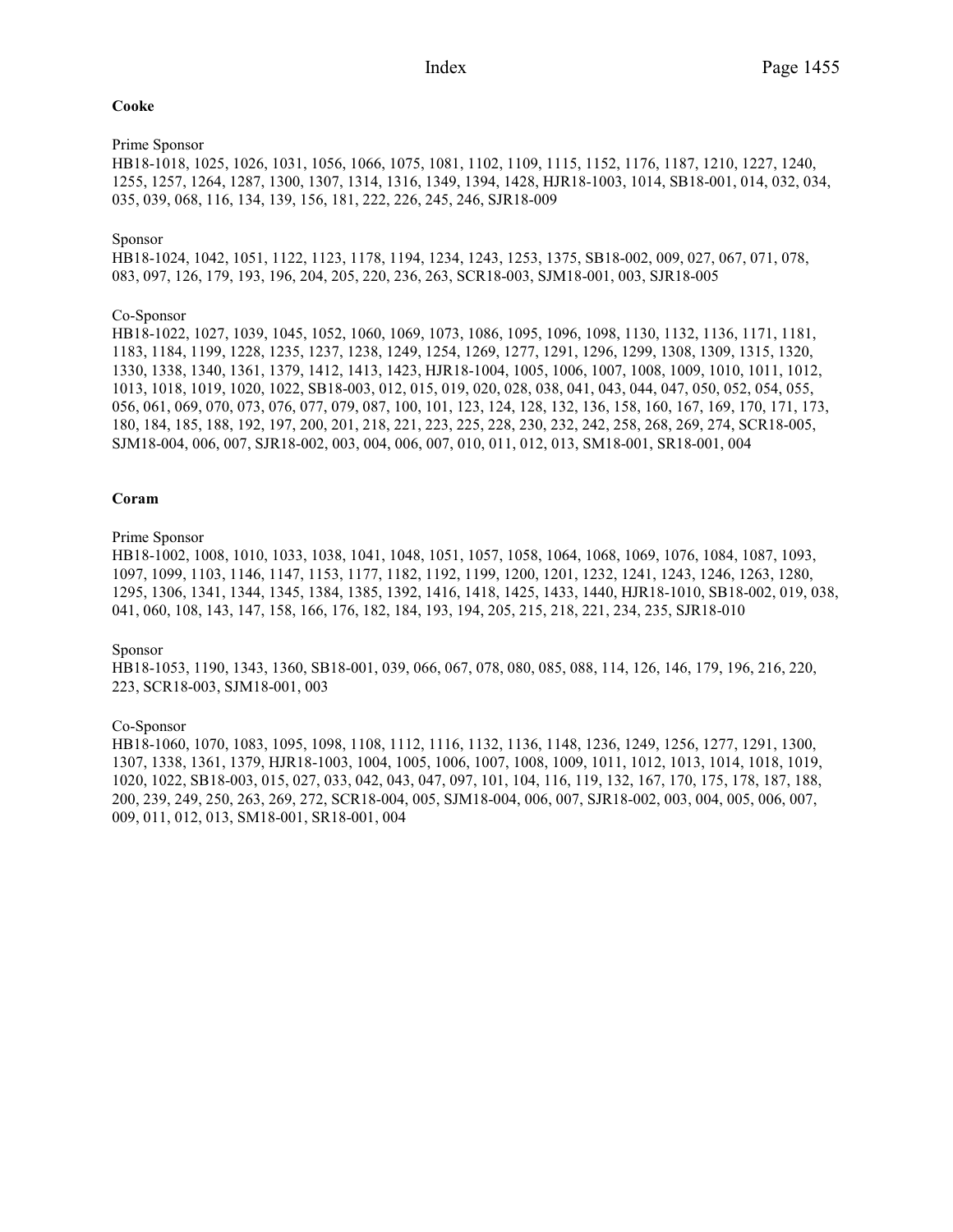# **Court**

Prime Sponsor

HB18-1028, 1054, 1128, 1182, 1272, 1292, 1304, 1436, HCR18-1001, HJR18-1010, SB18-049, 053, 141

# Sponsor

HB18-1018, 1274, 1285, HJR18-1002, 1020, SB18-004, 005, 006, 007, 008, 010, 027, 074, 080, 087, 088, 104, 113, 114, 117, 120, 147, 152, 157, 216, SCR18-001, 003, SJM18-003, 005, SR18-003

# Co-Sponsor

HB18-1005, 1006, 1008, 1010, 1012, 1017, 1022, 1029, 1032, 1040, 1041, 1047, 1050, 1051, 1052, 1064, 1065, 1066, 1069, 1070, 1091, 1093, 1094, 1095, 1096, 1103, 1104, 1108, 1109, 1112, 1116, 1132, 1134, 1136, 1148, 1154, 1171, 1176, 1186, 1189, 1196, 1198, 1211, 1226, 1228, 1238, 1240, 1243, 1246, 1249, 1251, 1253, 1256, 1257, 1264, 1266, 1282, 1284, 1293, 1295, 1306, 1309, 1319, 1321, 1322, 1323, 1326, 1327, 1328, 1329, 1332, 1334, 1335, 1340, 1346, 1348, 1351, 1353, 1357, 1360, 1364, 1409, 1410, 1418, 1423, 1434, 1437, HCR18-1002, HJR18-1003, 1004, 1005, 1006, 1007, 1008, 1009, 1011, 1012, 1013, 1014, 1018, 1019, 1022, SB18-001, 002, 009, 011, 013, 014, 016, 020, 022, 024, 025, 026, 038, 039, 041, 042, 044, 050, 055, 056, 060, 066, 067, 069, 073, 082, 085, 090, 096, 099, 100, 101, 102, 103, 108, 119, 143, 144, 145, 148, 150, 151, 154, 158, 163, 166, 173, 174, 187, 202, 203, 205, 206, 213, 225, 229, 231, 235, 247, 249, 254, 262, 266, 269, 271, 272, 273, SCR18-004, 005, SJM18- 001, 004, 006, 007, SJR18-002, 003, 004, 005, 006, 007, 009, 010, 011, 012, 013, SM18-001, SR18-001, 004, 005

# **Crowder**

# Prime Sponsor

HB18-1060, 1068, 1079, 1112, 1118, 1131, 1132, 1148, 1151, 1218, 1223, 1242, 1265, 1294, 1351, 1363, 1423, HCR18-1002, HJR18-1004, 1005, 1012, SB18-042, 044, 054, 071, 077, 108, 112, 142, 197, 214, 215, 234, 238, SJM18-006, SJR18-010, 011, 013, SM18-001, SR18-004

#### Sponsor

HB18-1012, 1190, 1205, HJR18-1020, SB18-001, 027, 066, 070, 078, 080, 083, 088, 097, 114, 120, 126, 146, 147, 179, 193, 196, 220, SCR18-003, SJM18-003, SJR18-005

#### Co-Sponsor

HB18-1002, 1004, 1006, 1017, 1022, 1029, 1032, 1039, 1045, 1047, 1048, 1052, 1066, 1069, 1070, 1073, 1077, 1078, 1083, 1086, 1095, 1096, 1099, 1104, 1105, 1108, 1109, 1116, 1128, 1130, 1136, 1154, 1155, 1159, 1162, 1170, 1171, 1172, 1174, 1176, 1181, 1183, 1184, 1187, 1189, 1199, 1202, 1208, 1210, 1211, 1228, 1235, 1236, 1237, 1243, 1244, 1246, 1249, 1253, 1255, 1256, 1263, 1266, 1267, 1269, 1270, 1277, 1282, 1286, 1291, 1293, 1295, 1300, 1307, 1309, 1313, 1314, 1316, 1320, 1322, 1326, 1328, 1329, 1330, 1335, 1336, 1337, 1340, 1343, 1346, 1360, 1361, 1364, 1373, 1379, 1393, 1398, 1405, 1407, 1410, 1412, 1413, 1418, 1431, 1434, 1437, HCR18- 1001, HJR18-1003, 1006, 1007, 1008, 1009, 1010, 1011, 1013, 1014, 1018, 1019, 1022, SB18-002, 003, 005, 009, 011, 012, 013, 015, 016, 019, 020, 022, 024, 025, 030, 032, 033, 034, 035, 036, 039, 041, 043, 046, 050, 052, 055, 060, 061, 067, 068, 069, 074, 076, 085, 087, 096, 100, 101, 102, 103, 104, 105, 110, 111, 116, 119, 121, 123, 124, 128, 129, 131, 132, 134, 135, 141, 144, 148, 149, 150, 158, 160, 161, 162, 166, 167, 170, 171, 172, 173, 174, 178, 180, 184, 187, 188, 192, 195, 200, 201, 202, 205, 206, 208, 218, 222, 223, 228, 230, 231, 235, 242, 245, 247, 249, 250, 252, 254, 255, 258, 260, 266, 269, 270, 272, 273, 274, 275, SCR18-004, 005, SJM18-001, 004, 007, SJR18- 002, 003, 004, 006, 007, 009, 012, SR18-001, 005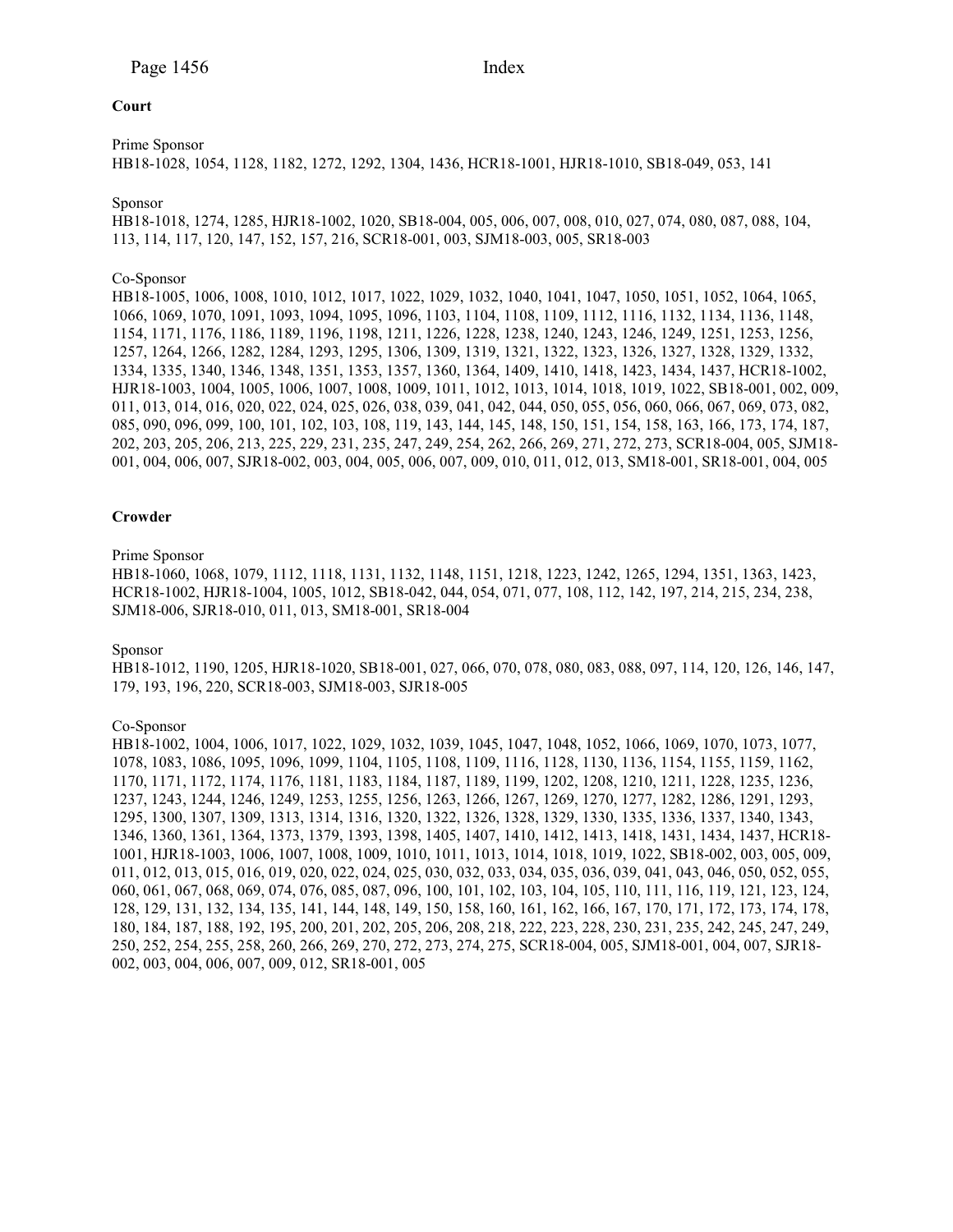# **Donovan**

Prime Sponsor

HB18-1001, 1008, 1009, 1038, 1053, 1198, 1205, 1209, 1297, 1298, 1301, 1312, 1366, 1377, 1378, 1384, 1392, HJR18-1002, 1008, 1017, SB18-005, 019, 038, 042, 104, 117, 167

# Sponsor

HB18-1068, 1190, 1274, HJR18-1020, SB18-004, 006, 008, 010, 027, 041, 066, 067, 080, 088, 103, 113, 146, 147, 157, 165, SCR18-003, SJM18-003, SR18-003

# Co-Sponsor

HB18-1002, 1012, 1018, 1041, 1049, 1051, 1052, 1069, 1070, 1078, 1091, 1093, 1095, 1096, 1098, 1100, 1103, 1104, 1108, 1112, 1128, 1134, 1136, 1139, 1142, 1147, 1171, 1186, 1189, 1193, 1199, 1228, 1235, 1246, 1249, 1256, 1266, 1277, 1282, 1284, 1291, 1306, 1308, 1309, 1322, 1327, 1329, 1331, 1334, 1337, 1338, 1343, 1348, 1360, 1393, 1407, 1413, 1418, 1423, HCR18-1002, HJR18-1003, 1004, 1005, 1006, 1007, 1009, 1010, 1011, 1012, 1013, 1014, 1018, 1019, 1022, SB18-002, 007, 009, 013, 014, 020, 022, 039, 044, 050, 055, 059, 069, 071, 074, 082, 085, 086, 087, 099, 101, 108, 134, 141, 145, 148, 150, 151, 154, 158, 163, 171, 174, 205, 206, 218, 221, 225, 231, 235, 247, 254, 266, 269, 270, 271, 272, SCR18-005, SJM18-001, 004, 006, 007, SJR18-002, 003, 004, 005, 006, 007, 009, 010, 011, 012, 013, SM18-001, SR18-001, 004

# **Fenberg**

# Prime Sponsor

HB18-1017, 1127, 1157, 1177, 1226, 1233, 1245, 1258, 1263, 1301, 1341, 1403, 1415, SB18-009, 087, 143, 150, 233, SCR18-003, 004, 005

## Sponsor

HB18-1190, 1234, 1274, 1381, HJR18-1002, 1020, SB18-004, 005, 006, 007, 008, 010, 027, 064, 066, 067, 080, 088, 104, 113, 117, 120, 126, 147, 157, 173, 205, 211, 216, 223, SJM18-003, SR18-003

# Co-Sponsor

HB18-1003, 1005, 1007, 1008, 1010, 1018, 1019, 1028, 1031, 1047, 1051, 1052, 1064, 1069, 1086, 1095, 1096, 1108, 1116, 1128, 1134, 1136, 1148, 1154, 1176, 1187, 1199, 1200, 1228, 1256, 1270, 1285, 1287, 1295, 1322, 1332, 1360, 1379, 1407, 1413, 1418, 1434, HCR18-1001, 1002, HJR18-1003, 1004, 1005, 1006, 1007, 1008, 1009, 1010, 1011, 1012, 1013, 1014, 1018, 1019, 1022, SB18-001, 002, 013, 014, 016, 020, 022, 025, 038, 039, 042, 059, 069, 071, 076, 079, 085, 086, 099, 101, 108, 134, 141, 144, 148, 151, 158, 166, 167, 187, 206, 218, 231, 235, 249, 262, 269, 270, 271, 272, SJM18-001, 004, 006, 007, SJR18-002, 003, 004, 005, 006, 007, 009, 010, 011, 012, 013, SM18-001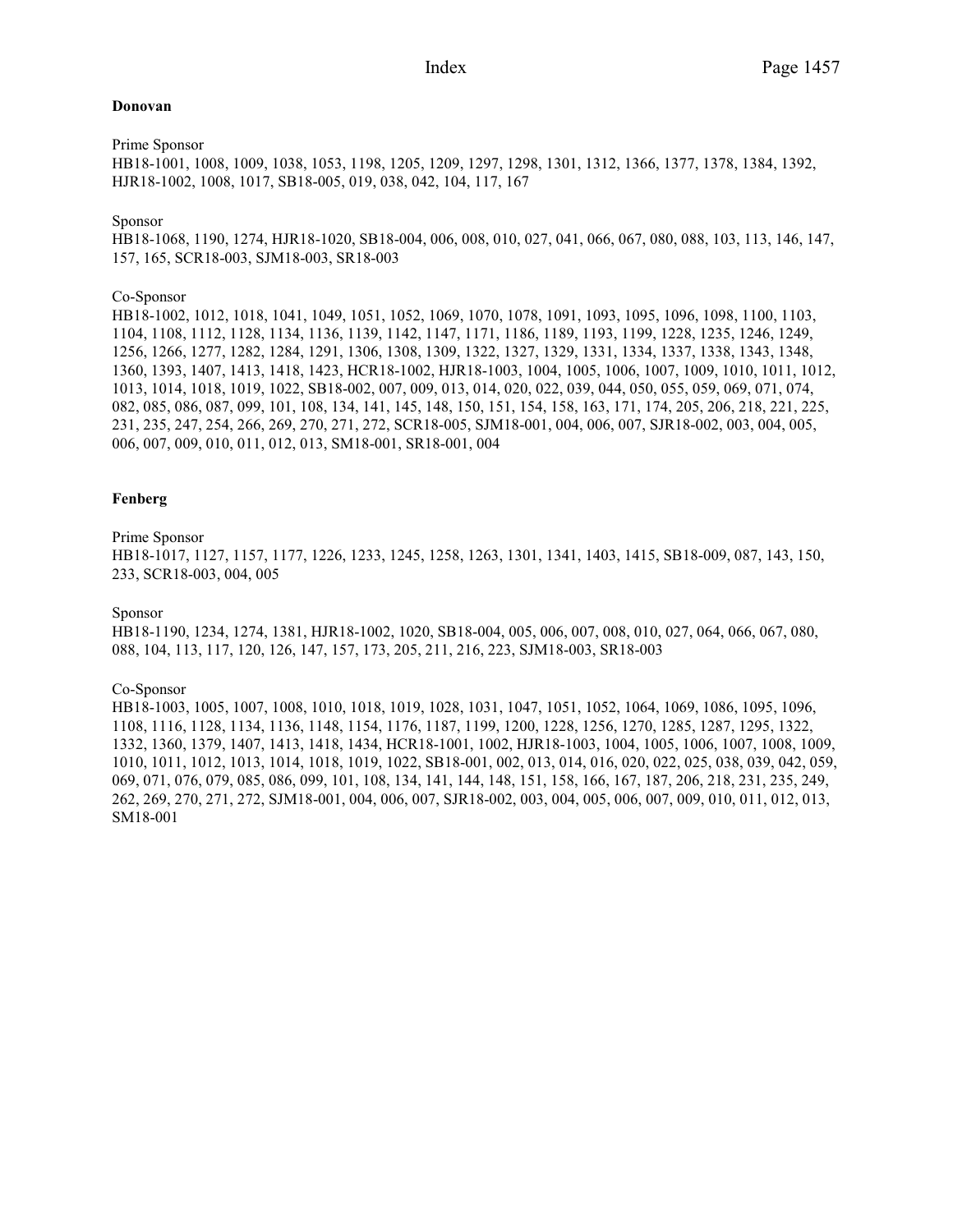## **Fields**

Prime Sponsor

HB18-1001, 1016, 1032, 1040, 1050, 1064, 1089, 1131, 1200, 1243, 1264, 1269, 1276, 1310, 1378, 1408, 1409, 1432, 1434, HJR18-1012, SB18-013, 014, 016, 058, 059, 151, 154, SJM18-007, SJR18-004

#### Sponsor

HB18-1274, HJR18-1020, SB18-004, 007, 010, 027, 080, 084, 087, 088, 089, 113, 157, 205, 223, SCR18-003, SJM18-003, SJR18-005, SR18-003

#### Co-Sponsor

HB18-1005, 1006, 1007, 1010, 1018, 1022, 1028, 1031, 1047, 1052, 1065, 1069, 1070, 1086, 1087, 1091, 1093, 1095, 1096, 1100, 1104, 1109, 1112, 1116, 1128, 1132, 1134, 1136, 1148, 1152, 1154, 1159, 1162, 1170, 1176, 1186, 1187, 1189, 1193, 1211, 1226, 1228, 1240, 1246, 1255, 1256, 1263, 1266, 1271, 1284, 1285, 1287, 1295, 1300, 1309, 1313, 1322, 1323, 1326, 1327, 1329, 1331, 1332, 1333, 1334, 1335, 1337, 1343, 1346, 1348, 1351, 1357, 1361, 1362, 1364, 1379, 1393, 1394, 1396, 1398, 1407, 1410, 1413, 1418, HCR18-1002, HJR18-1003, 1004, 1005, 1006, 1007, 1008, 1009, 1010, 1011, 1013, 1014, 1018, 1019, 1022, SB18-001, 005, 009, 011, 020, 022, 024, 025, 031, 039, 042, 044, 050, 055, 060, 067, 069, 073, 079, 082, 085, 101, 103, 104, 107, 108, 129, 134, 138, 141, 145, 148, 150, 158, 162, 163, 166, 169, 173, 174, 177, 187, 203, 206, 213, 229, 231, 235, 247, 249, 250, 251, 252, 254, 255, 262, 266, 269, 270, 271, 272, SCR18-004, 005, SJM18-001, 004, 006, SJR18-002, 003, 007, 009, 010, 011, 012, 013, SM18-001, SR18-004

#### **Garcia**

#### Prime Sponsor

HB18-1077, 1115, 1190, 1228, 1281, 1351, 1423, HJR18-1004, 1009, 1018, 1021, SB18-020, 029, 066, 081, 113, 158, SJM18-003, 004, SJR18-006, SM18-001

#### Sponsor

HB18-1274, 1343, HJR18-1020, 1022, SB18-067, 071, 084, 088, 114, 120, 126, 146, 147, 157, 205, 206, SCR18- 003, SJR18-005, 012, SR18-003

#### Co-Sponsor

HB18-1002, 1004, 1005, 1007, 1012, 1017, 1018, 1032, 1051, 1064, 1066, 1069, 1070, 1078, 1086, 1087, 1091, 1093, 1096, 1104, 1108, 1109, 1112, 1116, 1128, 1130, 1136, 1137, 1141, 1148, 1154, 1159, 1161, 1162, 1170, 1176, 1187, 1193, 1196, 1200, 1208, 1243, 1249, 1252, 1255, 1256, 1264, 1266, 1277, 1285, 1293, 1295, 1300, 1306, 1308, 1309, 1322, 1326, 1329, 1332, 1337, 1346, 1348, 1354, 1361, 1362, 1366, 1369, 1379, 1396, 1412, 1413, 1418, 1434, HCR18-1002, HJR18-1003, 1005, 1006, 1007, 1008, 1010, 1011, 1012, 1013, 1019, SB18-001, 002, 005, 007, 009, 011, 012, 013, 014, 019, 024, 027, 033, 038, 039, 041, 042, 044, 055, 056, 060, 069, 085, 087, 096, 099, 101, 108, 119, 131, 136, 141, 145, 150, 151, 154, 169, 171, 174, 187, 188, 197, 202, 203, 218, 225, 231, 232, 247, 250, 251, 262, 269, 270, 271, 272, 276, SCR18-004, 005, SJM18-001, 006, 007, SJR18-002, 003, 004, 007, 009, 010, 011, 013, SR18-001, 004, 005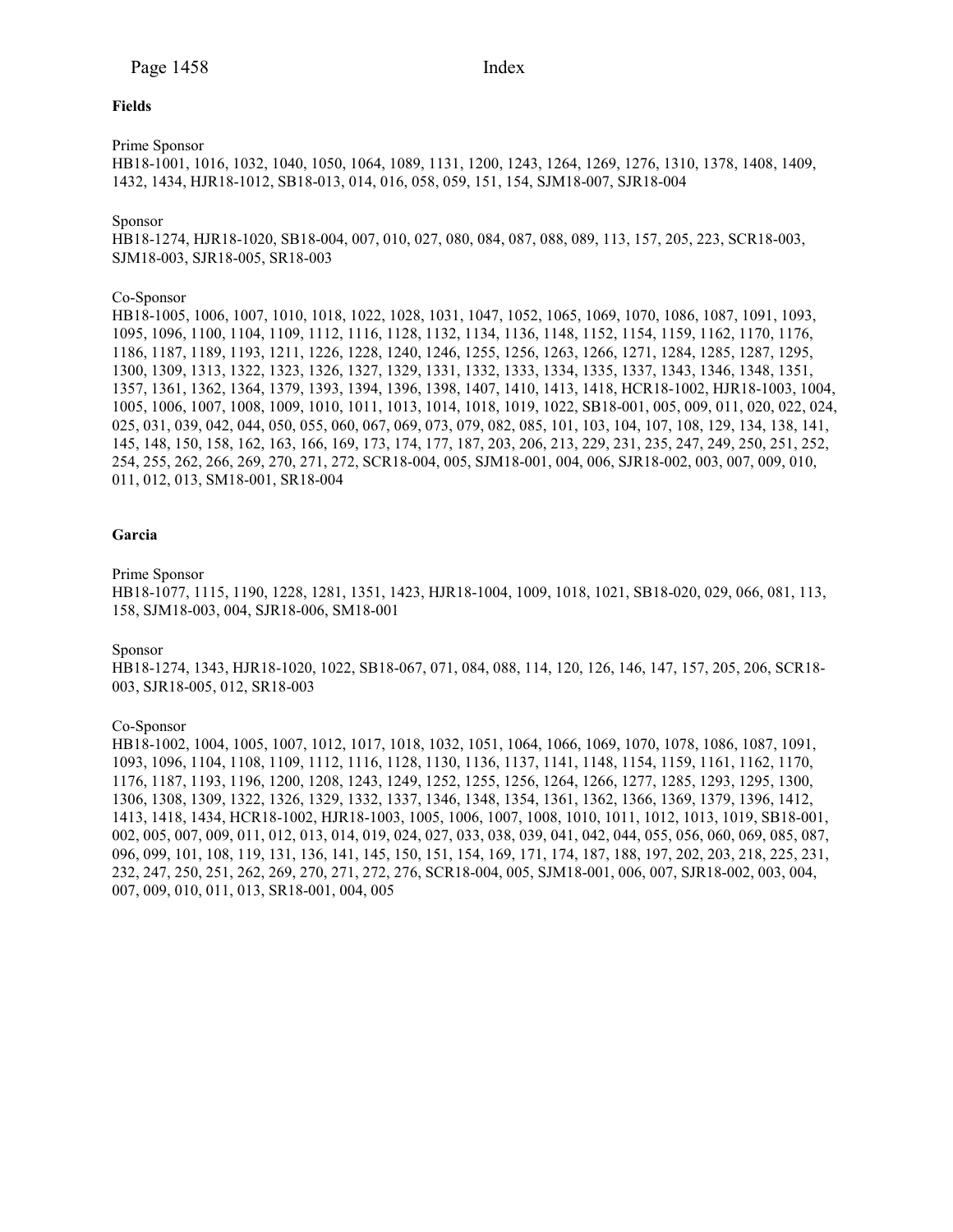# **Gardner**

# Prime Sponsor

HB18-1006, 1017, 1020, 1023, 1025, 1026, 1039, 1047, 1073, 1078, 1095, 1130, 1175, 1184, 1202, 1217, 1224, 1233, 1234, 1244, 1251, 1253, 1256, 1268, 1307, 1319, 1348, 1355, 1357, 1375, 1393, 1398, 1402, 1405, 1434, HCR18-1001, HJR18-1009, 1013, SB18-013, 015, 031, 032, 035, 065, 088, 109, 119, 125, 128, 133, 135, 138, 149, 169, 172, 173, 174, 175, 180, 190, 191, 222, 223, 237, 240, 247, 249, 250, 251, 252, 258, 262, 264, 273, SCR18- 002, SJR18-005

# Sponsor

HB18-1075, 1195, HJR18-1020, SB18-001, 078, 083, 101, 126, 146, 161, 193, 196, 220, 236, SCR18-003, SJM18- 003, 007

# Co-Sponsor

HB18-1022, 1028, 1052, 1060, 1065, 1070, 1083, 1086, 1087, 1091, 1096, 1098, 1128, 1132, 1136, 1145, 1152, 1171, 1181, 1186, 1187, 1189, 1211, 1218, 1227, 1228, 1237, 1240, 1243, 1249, 1254, 1255, 1257, 1269, 1277, 1287, 1295, 1296, 1300, 1308, 1309, 1313, 1314, 1315, 1337, 1343, 1353, 1361, 1379, 1394, 1396, 1413, 1430, HJR18-1003, 1004, 1005, 1006, 1007, 1008, 1010, 1011, 1014, 1018, 1022, SB18-002, 003, 011, 012, 014, 020, 022, 025, 028, 038, 041, 043, 044, 047, 050, 052, 055, 056, 060, 061, 069, 070, 074, 077, 079, 085, 086, 087, 096, 097, 100, 116, 123, 132, 148, 158, 160, 162, 170, 171, 184, 185, 192, 197, 200, 201, 202, 218, 221, 225, 226, 228, 231, 234, 253, 269, 270, 274, 276, SCR18-004, 005, SJM18-001, 004, 006, SJR18-003, 004, 006, 007, 009, 010, 011, 012, SM18-001, SR18-001, 004, 005

# **Grantham**

Prime Sponsor HB18-1247, 1293, SB18-043, 061, 126, SCR18-004, 005, SJM18-006, SJR18-011, 013

Sponsor

HB18-1074, 1190, HJR18-1001, 1021, 1022, SB18-001, 002, 003, 027, 083, 088, 097, 179, 193, 196, 220, 221, SCR18-003, SJM18-007, SJR18-001, 005, 008, 012, SR18-001, 005

### Co-Sponsor

HB18-1002, 1004, 1012, 1022, 1039, 1047, 1060, 1070, 1073, 1077, 1078, 1086, 1095, 1105, 1108, 1112, 1116, 1128, 1130, 1132, 1136, 1158, 1171, 1181, 1183, 1186, 1211, 1218, 1228, 1235, 1237, 1244, 1249, 1254, 1256, 1267, 1269, 1283, 1284, 1295, 1296, 1300, 1308, 1309, 1320, 1322, 1338, 1340, 1343, 1349, 1350, 1357, 1361, 1379, 1402, 1407, 1411, 1413, 1423, 1426, 1427, 1430, HCR18-1001, HJR18-1003, 1004, 1005, 1006, 1007, 1008, 1009, 1010, 1012, 1013, 1014, 1018, 1019, 1020, SB18-009, 012, 014, 015, 019, 020, 025, 028, 033, 041, 044, 047, 050, 052, 054, 055, 060, 067, 068, 069, 070, 073, 076, 077, 079, 085, 086, 087, 100, 101, 105, 109, 123, 124, 128, 130, 132, 138, 148, 156, 158, 160, 167, 169, 171, 174, 175, 178, 184, 185, 188, 191, 192, 197, 200, 201, 202, 205, 222, 223, 225, 226, 228, 231, 234, 236, 242, 245, 247, 249, 250, 251, 252, 260, 266, 269, 270, 271, 273, 274, 276, SJM18-001, 004, SJR18-002, 003, 004, 006, 007, 009, 010, SM18-001, SR18-004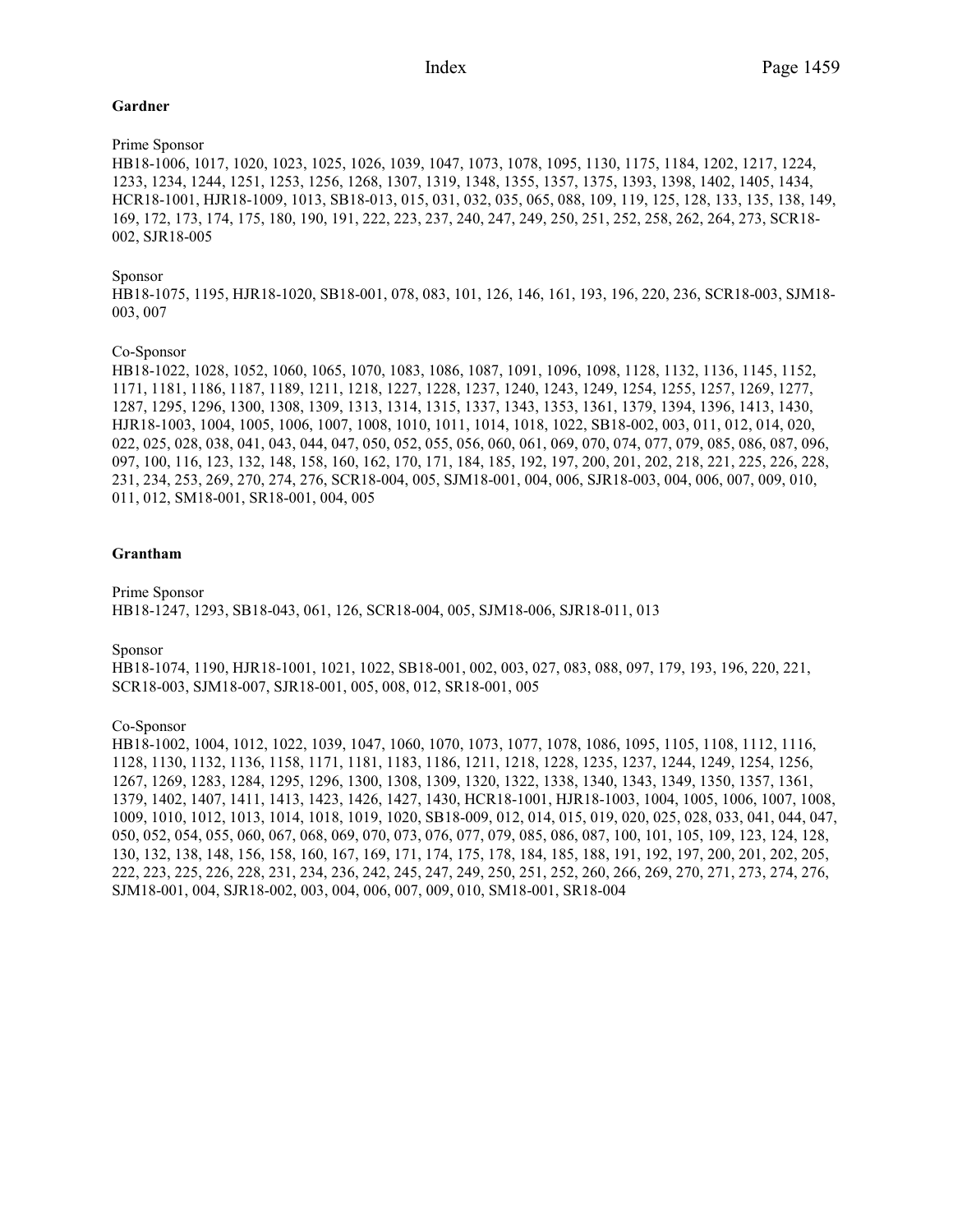## **Guzman**

Prime Sponsor

HB18-1245, 1247, 1293, 1424, 1441, SB18-007, 034, 079, 126, 182, 243, SJR18-008, SR18-002

# Sponsor

HB18-1075, 1093, 1234, 1253, 1263, 1274, 1285, 1286, 1351, 1375, 1381, HJR18-1001, 1002, 1020, SB18-005, 006, 009, 010, 064, 066, 067, 071, 080, 087, 088, 109, 120, 147, 152, 157, 179, 206, SCR18-001, 003, SJM18-003, SJR18-001, SR18-001, 003

# Co-Sponsor

HB18-1003, 1004, 1005, 1007, 1012, 1018, 1020, 1051, 1064, 1069, 1070, 1086, 1095, 1096, 1103, 1104, 1108, 1116, 1128, 1136, 1139, 1141, 1176, 1190, 1196, 1202, 1226, 1233, 1236, 1243, 1251, 1256, 1258, 1267, 1277, 1287, 1295, 1308, 1320, 1322, 1348, 1361, 1362, 1371, 1396, 1407, 1410, 1427, HJR18-1003, 1004, 1005, 1006, 1007, 1008, 1009, 1010, 1011, 1012, 1013, 1014, 1018, 1019, 1022, SB18-001, 002, 011, 013, 014, 020, 022, 024, 025, 026, 027, 028, 033, 038, 039, 041, 042, 054, 056, 060, 069, 074, 082, 085, 096, 099, 100, 101, 104, 108, 124, 131, 134, 136, 141, 143, 144, 145, 146, 150, 166, 172, 184, 188, 197, 202, 203, 225, 231, 232, 235, 247, 249, 250, 251, 266, 269, 270, 271, 273, SCR18-004, 005, SJM18-001, 004, 006, 007, SJR18-002, 003, 004, 005, 006, 007, 009, 010, 011, 012, 013, SM18-001, SR18-004, 005

# **Hill**

# Prime Sponsor

HB18-1015, 1188, 1189, 1266, 1269, 1308, 1309, 1379, 1412, HJR18-1008, 1020, SB18-012, 015, 052, 124, 179, 228, 260, 265, SJR18-006

#### Sponsor

HB18-1228, SB18-001, 027, 070, 083, 097, 126, 193, 196, 204, 220, 277, SCR18-003, SJM18-003, 007, SJR18- 005

#### Co-Sponsor

HB18-1008, 1012, 1017, 1026, 1045, 1047, 1052, 1060, 1069, 1070, 1083, 1086, 1091, 1095, 1096, 1130, 1136, 1184, 1187, 1200, 1208, 1218, 1235, 1237, 1251, 1295, 1299, 1300, 1326, 1334, 1343, 1357, 1361, 1411, 1426, 1434, HJR18-1011, 1012, 1013, 1014, 1018, 1019, 1022, SB18-003, 009, 043, 044, 047, 061, 069, 077, 082, 086, 087, 101, 109, 116, 128, 130, 132, 144, 150, 156, 160, 171, 175, 185, 192, 197, 200, 201, 225, 226, 236, 258, 269, 271, 273, SCR18-004, 005, SJM18-001, 004, 006, SJR18-002, 003, 004, 007, 009, 010, 012, SM18-001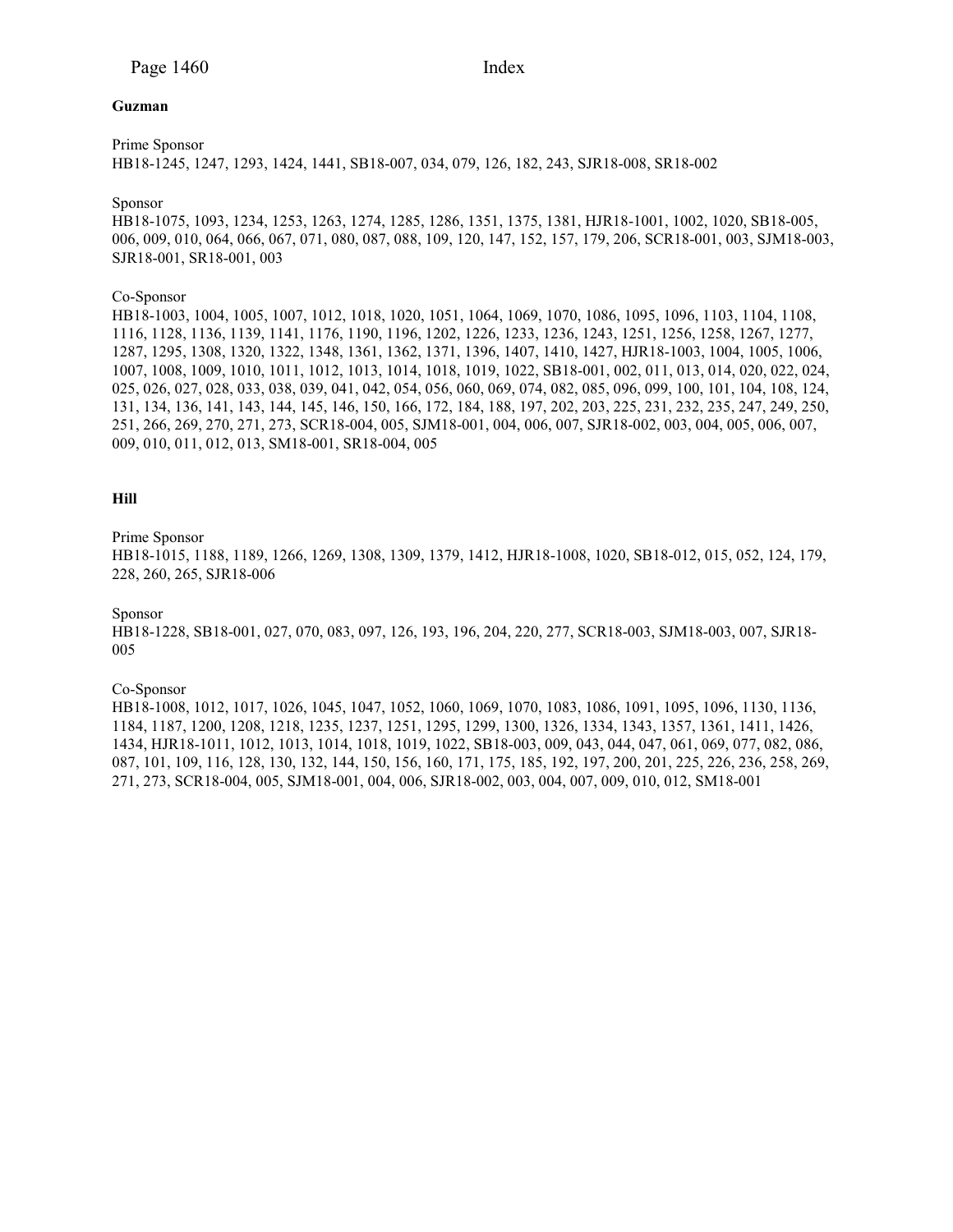# **Holbert**

# Prime Sponsor

HB18-1156, 1441, HJR18-1001, 1021, 1022, SB18-011, 030, 069, 101, 171, 181, 243, SJR18-001, 008, 012, SR18- 001, 002

# Sponsor

HB18-1030, 1074, 1075, 1121, 1178, 1203, 1206, 1225, 1247, 1253, 1375, HJR18-1020, SB18-001, 002, 003, 008, 027, 067, 070, 074, 097, 126, 137, 179, 193, 196, 206, 220, 236, SCR18-003, SJM18-007, SJR18-009

# Co-Sponsor

HB18-1022, 1039, 1083, 1086, 1098, 1105, 1116, 1130, 1136, 1171, 1237, 1254, 1293, 1340, 1379, 1411, 1426, HJR18-1003, 1004, 1005, 1006, 1007, 1008, 1009, 1010, 1011, 1012, 1013, 1014, 1018, 1019, SB18-014, 015, 025, 028, 041, 043, 044, 047, 050, 052, 055, 061, 068, 073, 076, 077, 079, 083, 100, 105, 109, 116, 130, 136, 148, 156, 167, 175, 178, 185, 192, 200, 201, 205, 221, 225, 226, 228, 229, 260, 274, 275, SCR18-004, 005, SJM18-001, 004, 006, SJR18-002, 003, 004, 005, 006, 007, 010, 011, 013, SM18-001, SR18-004

# **Jahn**

# Prime Sponsor

HB18-1003, 1007, 1011, 1022, 1136, 1154, 1219, 1320, 1370, 1381, 1400, 1422, SB18-021, 024, 040, 056, 071, 112, 217, 270, SR18-004

# Sponsor

HB18-1153, 1357, SB18-054, 066, 067, 088, 146, 157, 171, 200, 221, 236, 249, 250, 251, 252, SCR18-003, 004, 005, SJM18-003

#### Co-Sponsor

HB18-1005, 1006, 1010, 1012, 1017, 1041, 1045, 1049, 1051, 1052, 1066, 1070, 1073, 1086, 1091, 1094, 1095, 1098, 1108, 1109, 1112, 1128, 1130, 1134, 1148, 1171, 1183, 1185, 1186, 1187, 1199, 1200, 1233, 1237, 1251, 1254, 1255, 1256, 1269, 1270, 1277, 1280, 1284, 1285, 1286, 1287, 1291, 1295, 1299, 1300, 1306, 1308, 1309, 1313, 1322, 1325, 1326, 1331, 1332, 1334, 1335, 1337, 1338, 1340, 1348, 1373, 1379, 1402, 1407, 1410, 1411, 1412, 1413, 1427, 1431, 1437, HJR18-1003, 1004, 1005, 1006, 1007, 1008, 1009, 1010, 1011, 1012, 1013, 1014, 1018, 1019, 1020, 1022, SB18-001, 002, 003, 009, 011, 012, 014, 015, 020, 022, 027, 033, 038, 039, 044, 050, 055, 068, 073, 074, 082, 085, 086, 087, 091, 096, 101, 119, 132, 136, 141, 143, 145, 148, 149, 150, 154, 158, 160, 163, 166, 167, 169, 174, 176, 178, 184, 185, 187, 202, 205, 206, 213, 218, 225, 229, 231, 233, 255, 266, 268, 269, 273, 274, 276, 280, SJM18-001, 004, 006, 007, SJR18-002, 003, 004, 005, 006, 007, 009, 010, 011, 012, 013, SM18-001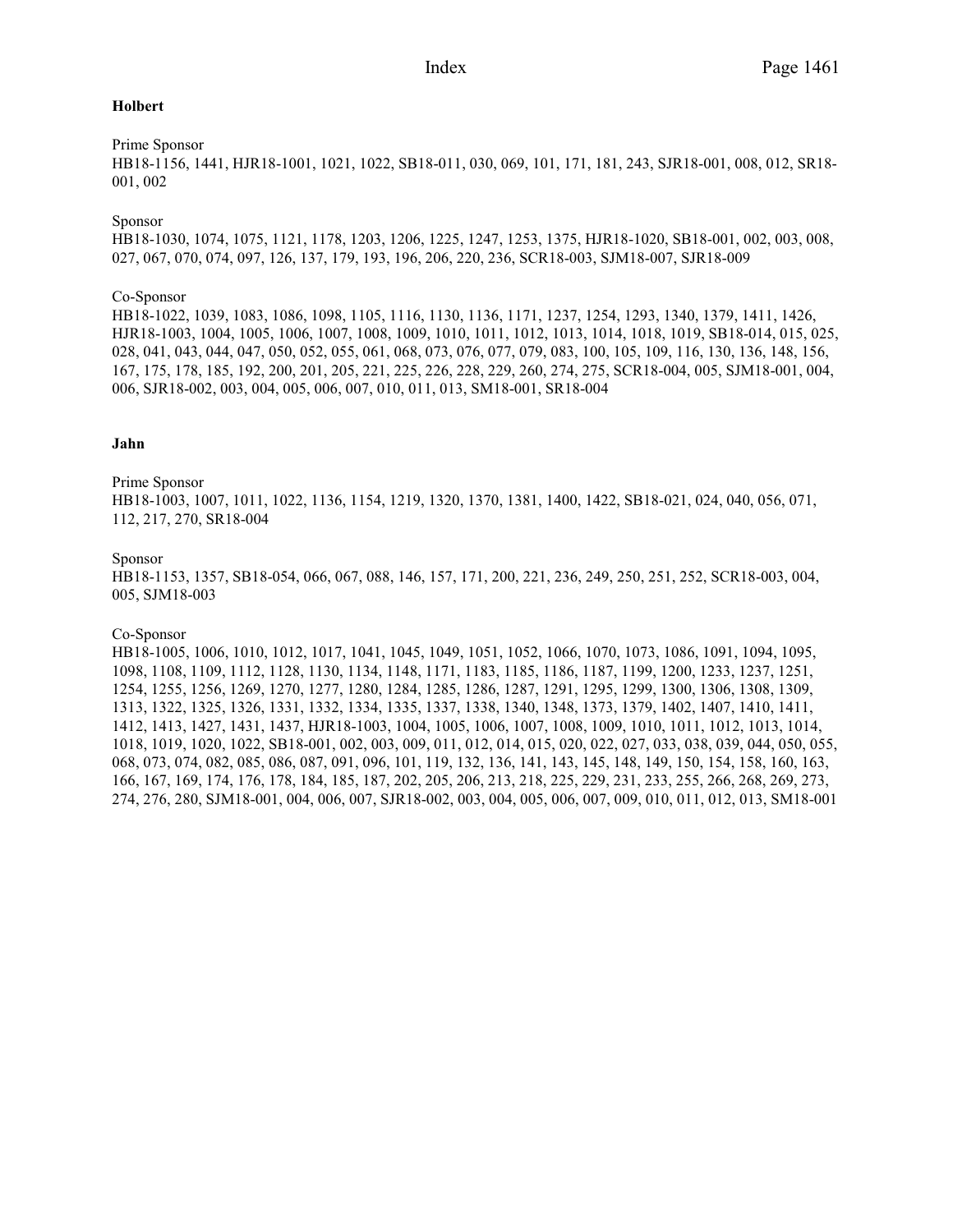#### **Jones**

Prime Sponsor HB18-1031, 1215, 1289, 1352, 1419, SB18-039, 048, 063, 064, SJM18-001, 002

Sponsor

HB18-1008, 1051, 1053, 1274, HJR18-1020, SB18-004, 007, 038, 041, 066, 080, 087, 088, 104, 117, 152, 157, SCR18-003, SJM18-003, SR18-003

## Co-Sponsor

HB18-1003, 1004, 1005, 1006, 1007, 1012, 1017, 1019, 1032, 1040, 1048, 1052, 1064, 1069, 1070, 1078, 1091, 1093, 1094, 1096, 1100, 1105, 1108, 1109, 1112, 1116, 1128, 1134, 1136, 1139, 1146, 1148, 1159, 1160, 1170, 1171, 1176, 1184, 1186, 1187, 1189, 1196, 1208, 1211, 1228, 1233, 1243, 1256, 1266, 1267, 1282, 1284, 1285, 1286, 1287, 1295, 1300, 1306, 1309, 1314, 1315, 1319, 1326, 1328, 1329, 1330, 1331, 1332, 1334, 1337, 1343, 1346, 1348, 1351, 1357, 1364, 1379, 1393, 1394, 1396, 1398, 1400, 1407, 1410, 1413, 1418, 1423, 1434, HJR18- 1003, 1004, 1005, 1006, 1007, 1008, 1009, 1010, 1011, 1012, 1013, 1014, 1018, 1019, 1022, SB18-005, 009, 010, 011, 013, 014, 016, 020, 022, 024, 025, 026, 027, 028, 050, 054, 055, 059, 067, 069, 073, 074, 082, 085, 093, 099, 100, 101, 102, 108, 129, 131, 141, 143, 145, 146, 148, 154, 163, 166, 174, 188, 205, 206, 213, 229, 231, 247, 250, 251, 262, 269, 270, 272, SJM18-004, 006, 007, SJR18-002, 003, 004, 005, 006, 007, 009, 010, 011, 012, 013, SM18-001, SR18-001

## **Kagan**

#### Prime Sponsor

HB18-1020, 1024, 1027, 1075, 1087, 1251, 1261, 1262, 1275, 1287, 1308, 1410, 1418, HJR18-1003, SB18-018, 026, 030, 036, 037, 057, 125

#### Sponsor

HB18-1234, 1253, 1274, 1375, HJR18-1020, SB18-005, 006, 010, 027, 031, 080, 087, 088, 104, 113, 118, 120, 157, 179, SCR18-001, 003, SJM18-003, SR18-003

#### Co-Sponsor

HB18-1002, 1007, 1008, 1018, 1025, 1029, 1031, 1047, 1050, 1066, 1069, 1070, 1078, 1094, 1095, 1104, 1108, 1109, 1112, 1134, 1135, 1136, 1148, 1156, 1159, 1161, 1163, 1176, 1187, 1196, 1210, 1211, 1228, 1238, 1243, 1256, 1264, 1282, 1284, 1295, 1309, 1314, 1315, 1319, 1322, 1326, 1328, 1335, 1337, 1342, 1344, 1348, 1353, 1354, 1357, 1361, 1364, 1379, 1396, 1398, 1407, 1412, 1434, 1437, HCR18-1001, 1002, HJR18-1004, 1005, 1006, 1007, 1008, 1009, 1010, 1011, 1012, 1013, 1014, 1018, 1019, 1022, SB18-001, 002, 007, 009, 014, 015, 016, 019, 022, 025, 028, 038, 041, 054, 059, 060, 069, 073, 082, 085, 096, 100, 101, 108, 109, 131, 135, 141, 144, 145, 146, 148, 150, 151, 154, 158, 167, 177, 180, 203, 205, 206, 213, 219, 222, 231, 234, 235, 247, 249, 250, 251, 269, 270, 271, SCR18-004, 005, SJM18-001, 004, 006, 007, SJR18-002, 004, 005, 006, 007, 009, 010, 011, 012, 013, SM18- 001, SR18-001, 004, 005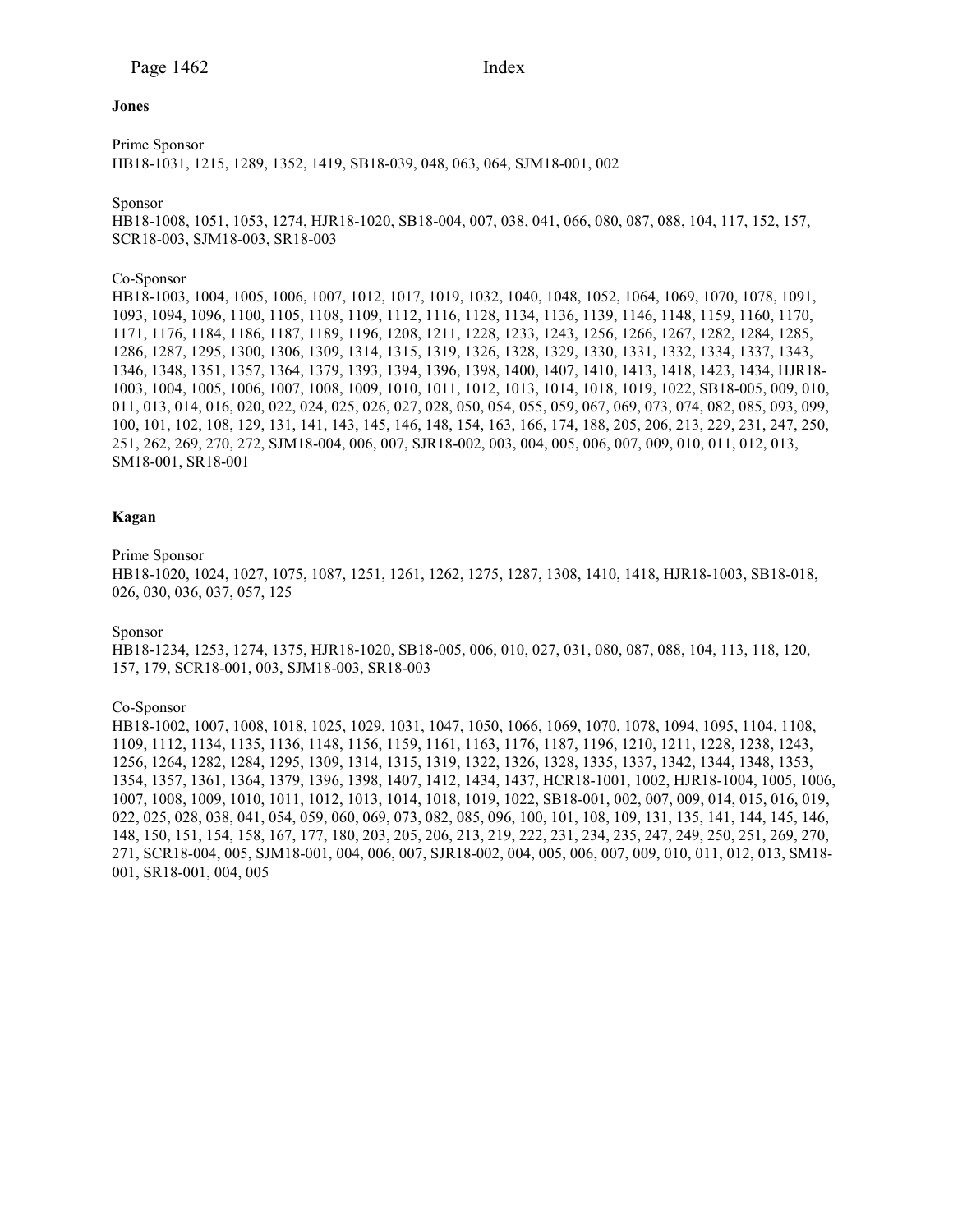## **Kefalas**

Prime Sponsor HB18-1004, 1021, 1191, 1212, 1255, 1277, 1282, 1284, 1315, 1346, 1348, 1371, 1372, 1373, 1374, 1380, 1394, 1419, SB18-084, 142, 145, 146, 153, 208, 232, 267

## Sponsor

HB18-1012, 1274, 1308, 1321, 1345, HJR18-1002, 1020, SB18-005, 006, 008, 010, 027, 066, 067, 080, 087, 088, 113, 117, 161, SCR18-003, SJM18-003, 005, SR18-003

## Co-Sponsor

HB18-1002, 1003, 1005, 1006, 1007, 1010, 1017, 1018, 1022, 1028, 1032, 1040, 1041, 1047, 1048, 1049, 1050, 1051, 1052, 1060, 1064, 1065, 1066, 1069, 1070, 1078, 1079, 1091, 1093, 1094, 1095, 1096, 1098, 1104, 1108, 1109, 1112, 1116, 1128, 1132, 1134, 1136, 1141, 1142, 1148, 1152, 1154, 1155, 1156, 1159, 1162, 1170, 1176, 1185, 1186, 1187, 1189, 1193, 1196, 1200, 1202, 1208, 1211, 1218, 1226, 1228, 1233, 1243, 1250, 1256, 1263, 1264, 1265, 1266, 1267, 1269, 1270, 1283, 1286, 1287, 1293, 1295, 1300, 1306, 1309, 1313, 1316, 1319, 1322, 1323, 1324, 1325, 1326, 1327, 1328, 1329, 1330, 1331, 1332, 1333, 1334, 1335, 1337, 1340, 1343, 1351, 1353, 1357, 1361, 1362, 1363, 1364, 1366, 1375, 1379, 1393, 1396, 1398, 1407, 1409, 1410, 1411, 1412, 1413, 1418, 1423, 1430, 1431, 1433, 1434, 1437, HCR18-1001, 1002, HJR18-1001, 1003, 1004, 1005, 1006, 1007, 1008, 1009, 1010, 1011, 1012, 1013, 1014, 1018, 1019, 1021, 1022, SB18-001, 002, 007, 009, 011, 013, 014, 016, 022, 024, 026, 038, 039, 041, 042, 044, 046, 050, 054, 055, 056, 059, 060, 069, 071, 073, 074, 076, 082, 085, 091, 092, 096, 100, 101, 103, 104, 106, 108, 119, 129, 136, 144, 148, 150, 151, 154, 158, 160, 162, 163, 164, 166, 167, 169, 171, 174, 177, 178, 184, 187, 202, 203, 205, 206, 213, 218, 219, 225, 229, 231, 235, 247, 248, 249, 250, 251, 254, 255, 262, 266, 268, 269, 270, 271, 272, 273, 276, 280, SCR18-004, 005, SJM18-001, 004, 006, 007, SJR18-001, 002, 003, 004, 005, 006, 007, 009, 010, 011, 012, 013, SM18-001, SR18-001, 004, 005

# **Kerr**

Prime Sponsor HB18-1232, 1274, 1318, 1391, SB18-004, 011, 138, 144, 206

### Sponsor

HB18-1234, 1308, 1381, HJR18-1002, 1020, SB18-005, 006, 008, 010, 027, 064, 067, 080, 087, 088, 104, 113, 114, 117, 118, 120, 140, 147, 157, SCR18-001, 003, SJM18-003, 005, SR18-003

# Co-Sponsor

HB18-1002, 1003, 1005, 1006, 1007, 1011, 1012, 1018, 1022, 1028, 1029, 1031, 1047, 1051, 1064, 1065, 1069, 1070, 1077, 1091, 1093, 1094, 1096, 1098, 1100, 1101, 1103, 1104, 1105, 1108, 1109, 1116, 1128, 1132, 1134, 1135, 1136, 1139, 1141, 1142, 1147, 1148, 1152, 1155, 1159, 1171, 1176, 1184, 1186, 1187, 1189, 1190, 1193, 1199, 1200, 1208, 1226, 1238, 1243, 1244, 1246, 1251, 1255, 1256, 1257, 1263, 1267, 1271, 1275, 1277, 1282, 1284, 1285, 1286, 1287, 1291, 1295, 1300, 1303, 1306, 1309, 1314, 1319, 1323, 1328, 1335, 1337, 1340, 1343, 1346, 1348, 1351, 1353, 1360, 1361, 1364, 1379, 1393, 1394, 1396, 1398, 1402, 1407, 1410, 1412, 1413, 1434, 1437, HCR18-1001, 1002, HJR18-1003, 1004, 1005, 1006, 1007, 1008, 1009, 1010, 1011, 1012, 1013, 1014, 1018, 1019, 1022, SB18-002, 007, 009, 013, 014, 020, 022, 024, 025, 036, 038, 039, 042, 055, 066, 069, 071, 073, 074, 076, 082, 085, 086, 090, 095, 096, 101, 102, 103, 108, 124, 141, 143, 145, 146, 148, 150, 151, 154, 158, 163, 166, 171, 174, 187, 191, 203, 205, 213, 218, 225, 229, 231, 235, 239, 247, 249, 254, 262, 266, 269, 270, 271, 272, 273, SCR18-004, 005, SJM18-001, 004, 006, 007, SJR18-002, 003, 004, 005, 006, 009, 010, 011, 012, 013, SM18-001, SR18-001, 004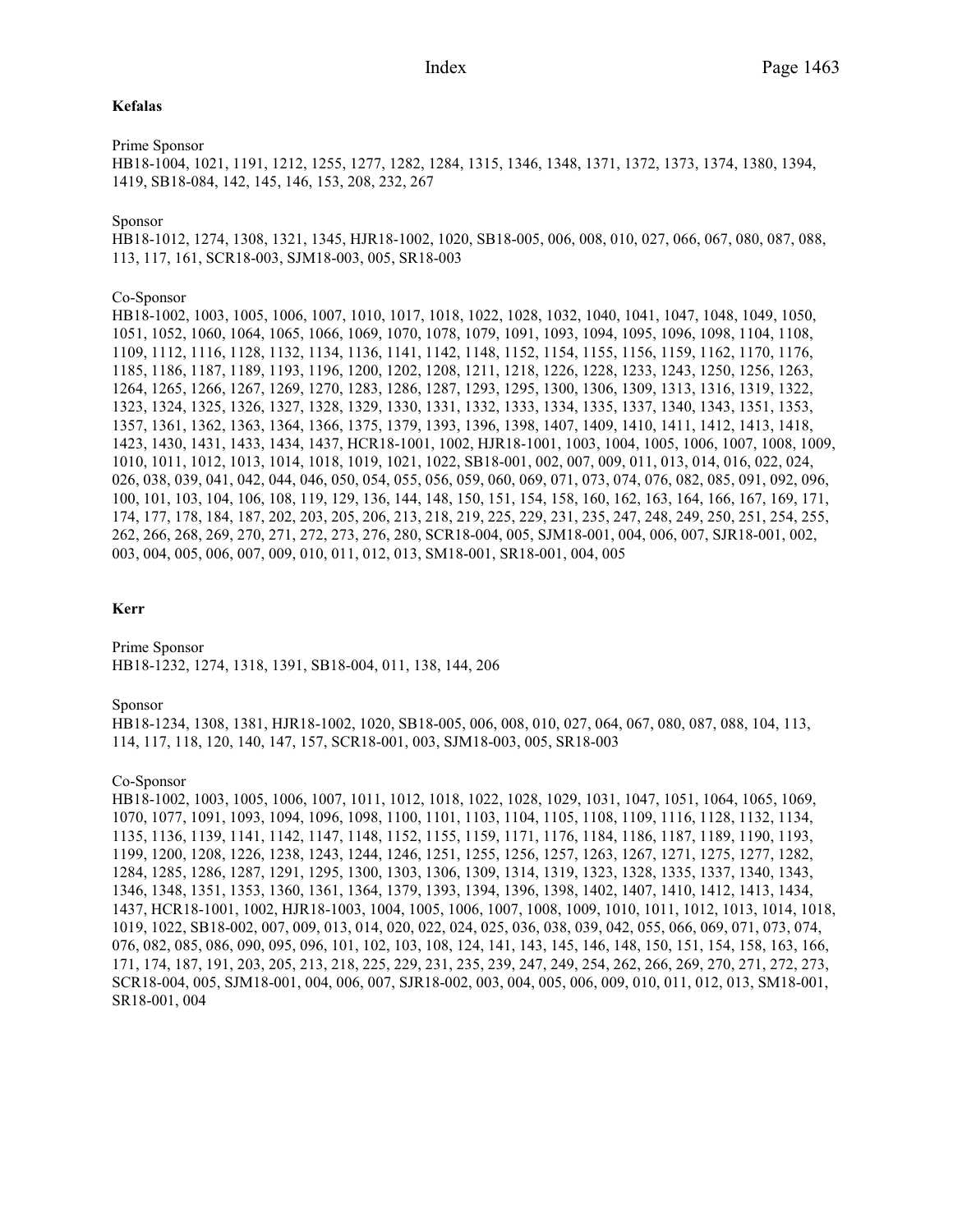# **Lambert**

# Prime Sponsor

HB18-1007, 1065, 1100, 1101, 1104, 1128, 1158, 1159, 1160, 1161, 1162, 1163, 1164, 1165, 1166, 1167, 1168, 1169, 1170, 1172, 1173, 1322, 1325, 1326, 1328, 1333, 1334, 1336, 1337, 1338, 1339, 1340, 1343, 1407, 1421, 1429, HJR18-1007, SB18-029, 040, 086, 160, 202, 225, 231, 249, 250, 251, 252, 253, 254, 274, 276, 279, 280, SJM18-007, SJR18-007

# Sponsor

HB18-1003, 1116, 1136, 1171, 1178, 1206, 1225, 1249, 1323, 1324, 1327, 1329, 1330, 1331, 1332, 1335, SB18- 001, 022, 024, 027, 070, 071, 083, 097, 193, 195, 196, 204, 207, 220, 266, SCR18-003, SJR18-005

# Co-Sponsor

HB18-1006, 1029, 1041, 1042, 1049, 1052, 1077, 1078, 1083, 1086, 1091, 1098, 1108, 1130, 1132, 1152, 1181, 1187, 1211, 1218, 1228, 1234, 1237, 1244, 1251, 1254, 1264, 1267, 1269, 1284, 1287, 1295, 1296, 1299, 1300, 1314, 1320, 1355, 1361, 1369, 1375, 1379, 1393, 1402, 1410, 1411, 1413, 1426, 1430, 1437, HCR18-1002, HJR18- 1003, 1004, 1005, 1006, 1008, 1009, 1010, 1011, 1012, 1013, 1014, 1018, 1019, 1020, 1022, SB18-003, 009, 011, 012, 014, 015, 038, 039, 043, 047, 050, 052, 054, 055, 060, 061, 067, 068, 069, 074, 077, 096, 101, 103, 109, 119, 123, 128, 130, 132, 134, 135, 146, 148, 149, 156, 158, 167, 170, 171, 174, 175, 178, 185, 192, 197, 200, 201, 205, 206, 208, 209, 218, 221, 223, 226, 228, 232, 236, 242, 245, 255, 258, 260, 267, 269, 270, 273, 275, SCR18-004, 005, SJM18-001, 004, 006, SJR18-002, 003, 004, 006, 009, 010, 011, 012, 013, SM18-001, SR18-004, 005

# **Lundberg**

#### Prime Sponsor

HB18-1012, 1029, 1171, 1178, 1206, 1225, 1249, 1315, 1324, 1331, 1335, 1358, 1404, 1409, 1410, 1430, SB18- 017, 045, 076, 083, 150, 196, 226, 241, 266, 276, SR18-005

#### Sponsor

HB18-1036, 1100, 1101, 1116, 1158, 1159, 1160, 1161, 1162, 1163, 1164, 1165, 1166, 1167, 1168, 1169, 1170, 1172, 1173, 1322, 1323, 1325, 1326, 1327, 1328, 1329, 1330, 1332, 1333, 1334, 1336, 1337, 1338, 1339, 1340, 1407, 1421, 1429, SB18-001, 009, 027, 054, 070, 078, 097, 126, 136, 179, 193, 195, 202, 207, 220, 221, 225, 231, 249, 250, 251, 252, 253, 254, 280, SCR18-003

# Co-Sponsor

HB18-1004, 1006, 1041, 1060, 1083, 1091, 1128, 1130, 1132, 1136, 1181, 1186, 1211, 1228, 1237, 1244, 1251, 1254, 1284, 1296, 1300, 1309, 1320, 1361, 1379, 1427, HJR18-1003, 1004, 1005, 1006, 1007, 1008, 1009, 1010, 1011, 1012, 1013, 1014, 1018, 1019, 1020, 1022, SB18-003, 011, 012, 015, 019, 020, 025, 028, 039, 041, 043, 044, 047, 050, 052, 055, 061, 068, 069, 073, 074, 077, 086, 087, 100, 101, 109, 116, 128, 129, 132, 134, 141, 146, 156, 158, 160, 170, 171, 175, 178, 185, 192, 197, 200, 201, 205, 218, 228, 232, 236, 242, 260, 267, 269, 271, 273, SJM18-001, 004, 006, 007, SJR18-002, 003, 004, 005, 006, 007, 009, 010, 011, 012, 013, SM18-001, SR18-004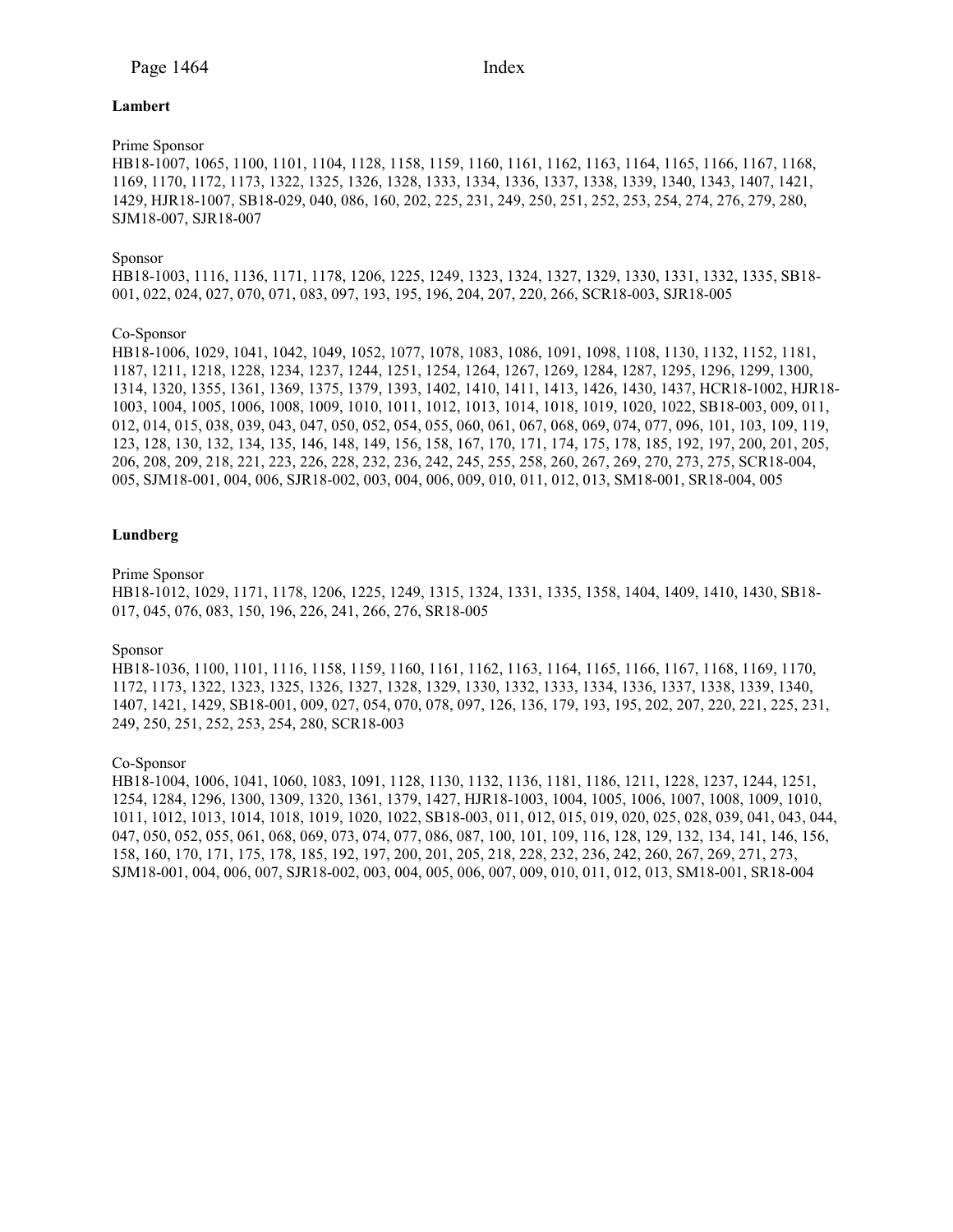#### **Marble**

Prime Sponsor HB18-1043, 1074, 1082, 1098, 1113, 1120, 1121, 1122, 1123, 1133, 1178, 1186, 1194, 1238, 1259, 1286, 1296, 1300, 1302, 1353, 1404, HJR18-1018, SB18-047, 186, 187, 192, 203, 205, 211, 230, 233, 239, 242, 261, 271, SCR18-003, SJR18-002

# Sponsor

HB18-1030, 1036, 1206, 1225, 1258, 1263, 1381, 1402, SB18-001, 008, 070, 078, 083, 097, 126, 179, 193, 196, 204, 220, 236, 259, SJM18-003

# Co-Sponsor

HB18-1011, 1022, 1039, 1045, 1051, 1052, 1073, 1083, 1086, 1091, 1096, 1128, 1130, 1136, 1152, 1181, 1183, 1185, 1187, 1200, 1218, 1228, 1235, 1237, 1249, 1254, 1280, 1284, 1295, 1299, 1308, 1313, 1320, 1361, 1379, 1407, 1411, 1413, 1426, 1437, HCR18-1002, HJR18-1003, 1004, 1005, 1006, 1007, 1008, 1009, 1010, 1011, 1012, 1013, 1014, 1019, 1020, 1022, SB18-003, 009, 011, 014, 015, 020, 025, 027, 028, 038, 039, 041, 043, 044, 050, 052, 054, 055, 061, 067, 068, 069, 073, 074, 076, 077, 079, 087, 100, 101, 105, 109, 116, 123, 124, 128, 129, 132, 134, 136, 138, 156, 158, 160, 165, 167, 170, 171, 173, 175, 178, 184, 185, 188, 197, 200, 201, 202, 206, 213, 218, 221, 223, 225, 226, 228, 243, 249, 251, 252, 255, 260, 269, SCR18-004, SJM18-001, 004, 006, 007, SJR18-003, 004, 005, 006, 007, 009, 010, 011, 012, 013, SM18-001, SR18-004, 005

#### **Martinez Humenik**

# Prime Sponsor

HB18-1094, 1134, 1142, 1143, 1155, 1191, 1196, 1208, 1284, 1288, 1321, 1360, 1364, 1380, 1391, HJR18-1006, 1013, SB18-010, 016, 023, 091, 092, 094, 095, 096, 122, 127, 148, 162, 163, 199, 209, 212, 213, 227, 229, 248, 263, 272, 278

#### Sponsor

HB18-1050, 1068, 1137, 1138, 1139, 1140, 1141, 1144, 1145, 1190, 1275, 1354, 1356, 1369, HJR18-1020, SB18- 008, 013, 027, 066, 067, 074, 084, 088, 090, 093, 098, 099, 102, 106, 107, 110, 111, 114, 121, 129, 131, 146, 147, 164, 167, 179, 193, 206, 216, 221, SCR18-003, SJR18-005

Co-Sponsor

HB18-1002, 1003, 1004, 1005, 1006, 1012, 1017, 1018, 1022, 1027, 1028, 1029, 1032, 1041, 1042, 1047, 1048, 1051, 1052, 1056, 1060, 1064, 1065, 1066, 1069, 1070, 1073, 1078, 1083, 1087, 1091, 1093, 1095, 1096, 1098, 1099, 1100, 1101, 1104, 1108, 1109, 1116, 1128, 1130, 1132, 1136, 1148, 1152, 1159, 1171, 1172, 1176, 1181, 1183, 1184, 1185, 1186, 1187, 1189, 1193, 1198, 1200, 1210, 1211, 1217, 1218, 1226, 1228, 1233, 1234, 1235, 1237, 1238, 1239, 1240, 1243, 1244, 1249, 1250, 1251, 1252, 1253, 1254, 1255, 1256, 1263, 1264, 1265, 1266, 1267, 1269, 1270, 1271, 1277, 1282, 1285, 1287, 1293, 1299, 1300, 1305, 1306, 1308, 1309, 1314, 1315, 1316, 1319, 1320, 1322, 1326, 1328, 1330, 1331, 1332, 1333, 1334, 1336, 1337, 1338, 1340, 1343, 1346, 1348, 1349, 1351, 1353, 1355, 1357, 1361, 1373, 1375, 1379, 1393, 1396, 1398, 1402, 1405, 1407, 1409, 1410, 1411, 1412, 1413, 1421, 1423, 1429, 1430, 1431, 1434, 1437, HCR18-1001, 1002, HJR18-1003, 1004, 1005, 1007, 1008, 1009, 1010, 1011, 1012, 1014, 1018, 1019, 1022, SB18-001, 002, 007, 011, 012, 014, 015, 019, 020, 022, 024, 025, 026, 031, 038, 039, 041, 043, 044, 050, 054, 055, 056, 060, 068, 073, 077, 082, 083, 085, 086, 087, 100, 101, 103, 104, 119, 124, 130, 132, 136, 141, 145, 149, 150, 151, 154, 158, 160, 161, 165, 169, 174, 176, 177, 178, 180, 184, 187, 188, 191, 195, 202, 205, 208, 210, 218, 223, 225, 228, 231, 236, 239, 245, 247, 249, 250, 251, 252, 253, 254, 258, 259, 260, 262, 266, 267, 268, 269, 270, 271, 273, 274, 276, SCR18-004, 005, SJM18-001, 004, 006, 007, SJR18- 002, 003, 006, 007, 009, 010, 011, 012, 013, SM18-001, SR18-001, 004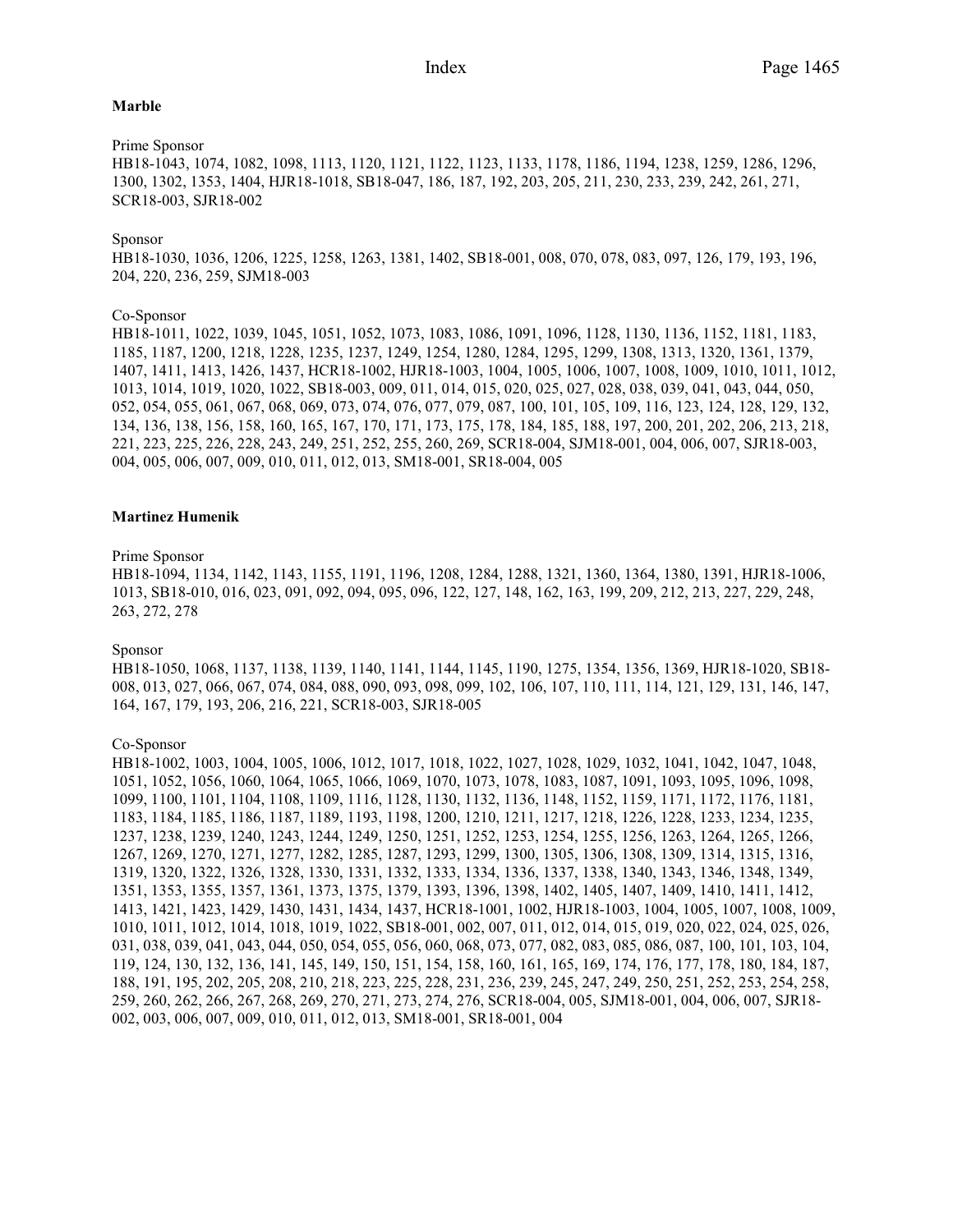# **Merrifield**

Prime Sponsor

HB18-1051, 1134, 1273, 1368, HJR18-1011, SB18-008, 051, 075, 099, 118, 140, 163, SCR18-001

Sponsor

HB18-1234, 1274, HJR18-1002, 1020, SB18-004, 005, 007, 010, 027, 039, 067, 074, 080, 085, 087, 088, 101, 104, 113, 114, 117, 120, 147, 152, 157, 162, SCR18-003, SJM18-001, 003, 005, SR18-003

# Co-Sponsor

HB18-1004, 1005, 1006, 1007, 1008, 1010, 1011, 1012, 1018, 1022, 1028, 1032, 1040, 1041, 1047, 1048, 1049, 1052, 1064, 1065, 1069, 1070, 1077, 1091, 1093, 1094, 1095, 1096, 1100, 1103, 1104, 1108, 1109, 1112, 1116, 1128, 1132, 1136, 1139, 1141, 1142, 1148, 1154, 1159, 1162, 1171, 1176, 1186, 1187, 1189, 1193, 1196, 1199, 1208, 1228, 1233, 1238, 1246, 1251, 1255, 1256, 1259, 1265, 1266, 1267, 1271, 1277, 1282, 1284, 1285, 1286, 1287, 1293, 1295, 1300, 1308, 1309, 1313, 1319, 1322, 1323, 1326, 1327, 1328, 1329, 1330, 1331, 1332, 1333, 1335, 1337, 1340, 1343, 1346, 1348, 1351, 1353, 1357, 1360, 1361, 1362, 1364, 1366, 1379, 1396, 1398, 1407, 1410, 1412, 1418, 1422, 1423, 1431, 1434, 1437, HCR18-1002, HJR18-1003, 1004, 1005, 1006, 1007, 1008, 1009, 1010, 1012, 1013, 1014, 1018, 1019, 1022, SB18-001, 002, 009, 011, 013, 014, 020, 022, 024, 025, 026, 033, 038, 041, 042, 044, 050, 055, 056, 059, 066, 069, 071, 073, 079, 082, 086, 096, 103, 108, 129, 131, 136, 141, 143, 144, 145, 146, 148, 150, 151, 154, 158, 166, 167, 173, 174, 177, 182, 188, 202, 203, 205, 206, 213, 218, 225, 229, 235, 247, 249, 250, 251, 254, 262, 266, 269, 270, 271, 272, 273, SCR18-004, 005, SJM18-004, 006, 007, SJR18-002, 003, 004, 005, 006, 007, 009, 010, 011, 012, 013, SM18-001, SR18-004, 005

#### **Moreno**

# Prime Sponsor

HB18-1006, 1046, 1071, 1076, 1094, 1104, 1116, 1140, 1143, 1145, 1185, 1187, 1197, 1207, 1260, 1278, 1279, 1296, 1306, 1321, 1323, 1327, 1328, 1329, 1330, 1332, 1344, 1345, 1355, 1356, 1365, 1368, 1369, 1377, 1387, 1390, 1396, 1397, 1407, HJR18-1015, 1017, 1019, SB18-046, 062, 072, 093, 129, 148, 164, 195, 207, 231, 254, 268, 269, 274, SJM18-005

#### Sponsor

HB18-1100, 1101, 1137, 1138, 1139, 1141, 1142, 1144, 1158, 1159, 1160, 1161, 1162, 1163, 1164, 1165, 1166, 1167, 1168, 1169, 1170, 1171, 1172, 1173, 1245, 1249, 1274, 1308, 1322, 1324, 1325, 1326, 1331, 1333, 1334, 1335, 1336, 1337, 1338, 1339, 1340, 1354, 1381, 1421, 1429, HJR18-1020, SB18-005, 006, 013, 027, 040, 064, 067, 071, 087, 090, 091, 092, 094, 095, 096, 098, 102, 106, 107, 110, 111, 120, 121, 122, 127, 131, 146, 147, 202, 225, 249, 250, 251, 252, 253, 266, 276, 280, SCR18-001, 003, SJM18-003, 007, SR18-003

#### Co-Sponsor

HB18-1002, 1003, 1005, 1007, 1010, 1012, 1018, 1022, 1028, 1029, 1040, 1042, 1045, 1047, 1050, 1052, 1060, 1064, 1065, 1066, 1069, 1070, 1078, 1086, 1087, 1091, 1093, 1095, 1096, 1098, 1103, 1109, 1112, 1128, 1132, 1134, 1135, 1136, 1147, 1148, 1152, 1154, 1155, 1156, 1176, 1186, 1193, 1196, 1198, 1208, 1210, 1218, 1226, 1228, 1233, 1240, 1243, 1251, 1252, 1256, 1258, 1263, 1265, 1266, 1269, 1271, 1275, 1283, 1284, 1285, 1286, 1287, 1293, 1294, 1300, 1305, 1309, 1315, 1319, 1320, 1342, 1343, 1346, 1348, 1350, 1351, 1353, 1357, 1361, 1362, 1363, 1364, 1372, 1375, 1379, 1389, 1393, 1398, 1409, 1410, 1411, 1412, 1413, 1418, 1423, 1430, 1434, 1437, HCR18-1001, 1002, HJR18-1003, 1004, 1005, 1006, 1007, 1008, 1009, 1010, 1011, 1012, 1013, 1014, 1018, 1022, SB18-001, 002, 007, 009, 010, 015, 016, 022, 024, 025, 031, 033, 038, 039, 041, 042, 044, 050, 056, 066, 069, 074, 079, 082, 085, 088, 100, 101, 103, 104, 108, 124, 138, 144, 145, 149, 150, 151, 154, 160, 162, 163, 169, 173, 174, 176, 183, 187, 203, 205, 206, 208, 213, 218, 233, 247, 262, 270, 271, 272, SCR18-004, 005, SJM18-001, 004, 006, SJR18-002, 003, 004, 005, 006, 007, 009, 010, 011, 012, 013, SM18-001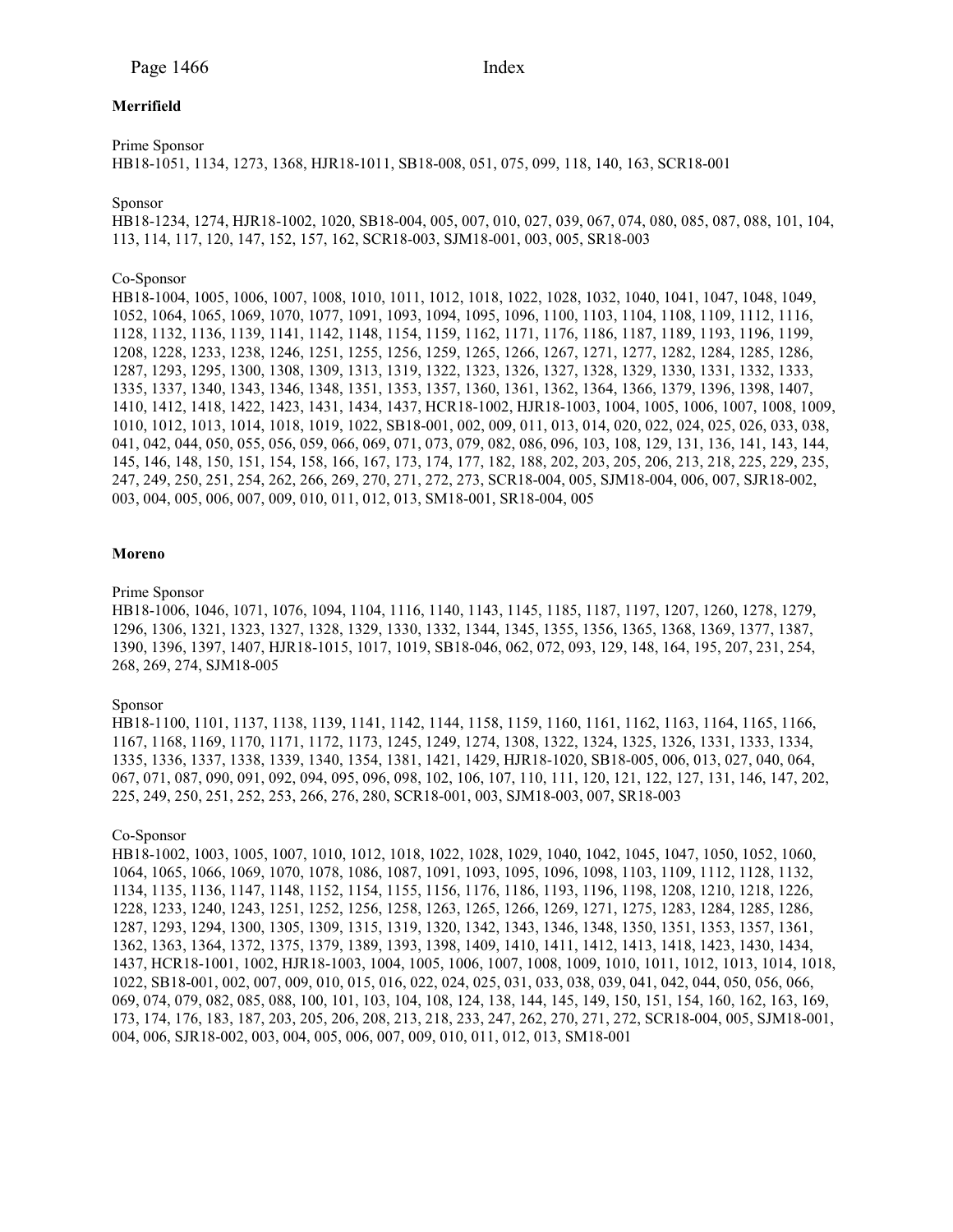# **Neville**

# Prime Sponsor

HB18-1011, 1022, 1030, 1036, 1037, 1072, 1086, 1092, 1111, 1113, 1119, 1120, 1121, 1149, 1185, 1203, 1221, 1229, 1237, 1258, 1283, 1305, 1381, 1389, 1426, 1437, SB18-021, 055, 070, 097, 100, 136, 165, 196, 204, 220, 236, 244, 269, 270, 277

# Sponsor

HB18-1074, 1122, 1123, 1178, 1194, 1198, 1206, 1225, 1422, SB18-027, 045, 054, 078, 083, 109, 161, 179, 193, 206, 211, 221, 259, SCR18-003

## Co-Sponsor

HB18-1029, 1039, 1045, 1051, 1052, 1091, 1096, 1098, 1104, 1105, 1108, 1128, 1130, 1136, 1152, 1181, 1187, 1228, 1235, 1238, 1249, 1254, 1259, 1263, 1267, 1269, 1280, 1284, 1285, 1286, 1295, 1296, 1299, 1300, 1308, 1320, 1326, 1334, 1361, 1402, 1407, 1411, 1413, HJR18-1003, 1004, 1005, 1006, 1007, 1008, 1009, 1010, 1011, 1012, 1013, 1014, 1018, 1019, 1020, 1022, SB18-003, 011, 012, 014, 015, 020, 038, 039, 041, 043, 047, 050, 052, 061, 067, 068, 069, 073, 074, 076, 077, 079, 086, 101, 116, 124, 128, 130, 132, 134, 138, 145, 146, 148, 156, 158, 160, 167, 170, 171, 175, 178, 184, 185, 187, 188, 191, 192, 197, 200, 201, 202, 203, 205, 218, 223, 225, 226, 228, 229, 231, 242, 245, 249, 250, 251, 252, 255, 260, 271, 273, 275, SJM18-001, 004, 006, 007, SJR18-002, 003, 004, 005, 006, 007, 009, 010, 011, 012, 013, SM18-001, SR18-004, 005

#### **Priola**

## Prime Sponsor

HB18-1003, 1005, 1013, 1019, 1034, 1044, 1096, 1107, 1136, 1174, 1248, 1250, 1252, 1279, 1292, 1310, 1313, 1350, 1365, 1367, 1383, 1396, 1414, SB18-009, 025, 067, 099, 120, 151, 177, 189, 199, 200, 201, 206, 216, 257, 278

## Sponsor

HB18-1134, 1190, 1206, 1225, 1234, 1308, 1381, 1409, 1410, HJR18-1020, SB18-010, 013, 024, 027, 040, 066, 071, 088, 097, 101, 126, 147, 161, 162, 163, 179, 193, 221, 236, SCR18-003, SJR18-005

### Co-Sponsor

HB18-1004, 1006, 1007, 1018, 1028, 1032, 1041, 1045, 1051, 1052, 1056, 1060, 1064, 1065, 1069, 1070, 1073, 1078, 1083, 1091, 1095, 1104, 1116, 1130, 1135, 1139, 1148, 1152, 1155, 1176, 1181, 1185, 1187, 1193, 1199, 1200, 1202, 1208, 1211, 1217, 1218, 1228, 1238, 1239, 1246, 1254, 1256, 1269, 1270, 1271, 1280, 1283, 1285, 1306, 1307, 1309, 1314, 1322, 1323, 1331, 1332, 1340, 1344, 1349, 1351, 1355, 1356, 1363, 1364, 1369, 1373, 1379, 1398, 1407, 1411, 1413, 1421, 1422, 1429, 1430, 1434, 1437, HCR18-1002, HJR18-1003, 1004, 1005, 1006, 1007, 1008, 1009, 1010, 1011, 1012, 1013, 1014, 1018, 1019, 1022, SB18-001, 002, 003, 012, 019, 022, 038, 039, 043, 044, 050, 052, 055, 056, 061, 062, 068, 069, 070, 073, 083, 085, 087, 090, 094, 095, 096, 100, 104, 109, 128, 131, 132, 145, 148, 158, 160, 167, 169, 170, 171, 174, 175, 176, 178, 182, 185, 188, 202, 205, 208, 218, 225, 228, 229, 234, 242, 243, 247, 250, 251, 254, 255, 259, 260, 262, 266, 268, 269, 270, 272, 276, SCR18-004, 005, SJM18- 001, 004, 006, 007, SJR18-002, 003, 004, 006, 008, 009, 010, 011, 012, 013, SM18-001, SR18-004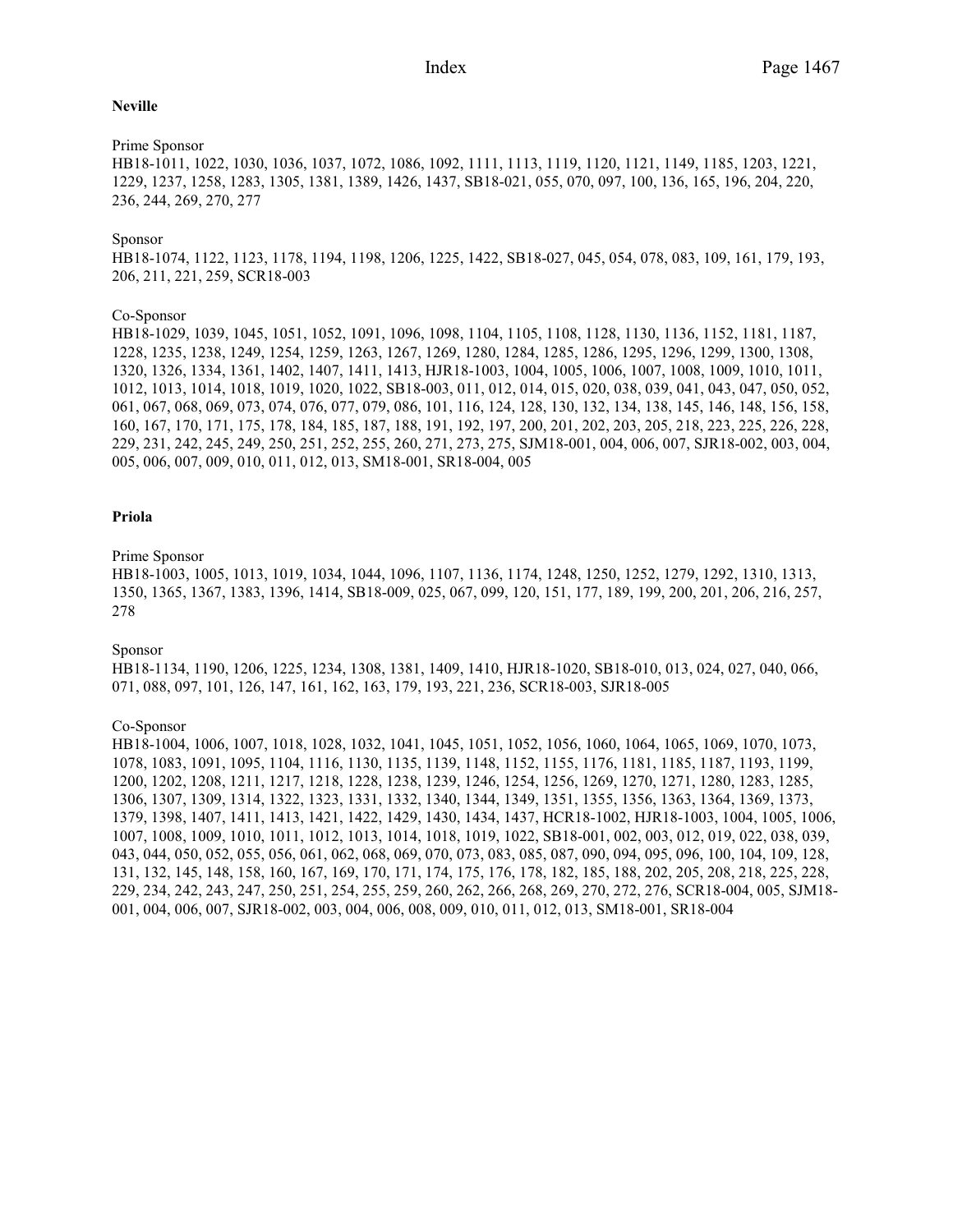# **Scott**

Prime Sponsor

HB18-1042, 1049, 1070, 1077, 1193, 1235, 1239, 1299, 1400, 1420, SB18-003, 005, 028, 137, 167, 198, 246, 258, 268, 275

Sponsor

HB18-1018, 1122, 1123, 1194, 1195, 1308, HJR18-1002, SB18-001, 070, 078, 097, 126, 179, 193, 196, 205, 220, SCR18-003, SJR18-005

# Co-Sponsor

HB18-1002, 1045, 1051, 1052, 1056, 1066, 1069, 1073, 1078, 1083, 1086, 1091, 1093, 1096, 1098, 1116, 1130, 1136, 1148, 1181, 1187, 1210, 1218, 1228, 1237, 1246, 1249, 1253, 1254, 1255, 1269, 1277, 1280, 1291, 1296, 1300, 1303, 1309, 1314, 1320, 1337, 1338, 1340, 1349, 1361, 1379, 1402, 1407, 1411, 1412, 1413, 1426, 1430, HJR18-1003, 1004, 1005, 1006, 1007, 1008, 1009, 1010, 1011, 1012, 1013, 1014, 1018, 1019, 1020, 1022, SB18- 002, 011, 012, 014, 015, 019, 020, 025, 038, 041, 043, 044, 050, 052, 055, 060, 061, 067, 068, 069, 073, 076, 077, 083, 100, 101, 109, 123, 128, 130, 132, 136, 156, 158, 160, 170, 171, 175, 176, 177, 178, 184, 185, 192, 197, 200, 201, 218, 223, 225, 226, 228, 236, 242, 243, 245, 250, 255, 263, 269, 270, SCR18-004, 005, SJM18-004, 006, 007, SJR18-003, 004, 006, 008, 009, 010, 011, 012, 013, SM18-001, SR18-001, 004

# **Smallwood**

#### Prime Sponsor

HB18-1091, 1180, 1198, 1207, 1211, 1226, 1229, 1254, 1282, 1285, 1346, 1390, 1411, 1431, SB18-027, 050, 073, 103, 130, 132, 146, 161, 178, 185, 224, 259

# Sponsor

HB18-1113, 1120, 1121, 1122, 1178, 1194, 1203, 1225, SB18-067, 070, 071, 078, 097, 126, 136, 165, 179, 193, 196, 220, 221, 236, SCR18-003, SJR18-005

#### Co-Sponsor

HB18-1022, 1042, 1045, 1056, 1086, 1096, 1098, 1104, 1108, 1130, 1136, 1152, 1181, 1184, 1187, 1196, 1202, 1228, 1234, 1235, 1237, 1259, 1269, 1283, 1295, 1296, 1299, 1300, 1314, 1340, 1356, 1361, 1363, 1364, 1369, 1373, 1407, 1413, 1430, 1437, HJR18-1003, 1004, 1005, 1006, 1007, 1008, 1009, 1010, 1011, 1012, 1013, 1014, 1018, 1019, 1020, 1022, SB18-011, 012, 014, 015, 020, 028, 041, 043, 044, 047, 052, 054, 055, 056, 060, 061, 076, 077, 079, 083, 090, 091, 092, 094, 095, 096, 100, 101, 109, 110, 111, 124, 128, 138, 145, 148, 160, 167, 170, 171, 197, 200, 201, 223, 225, 226, 228, 255, 260, 263, 266, 269, 270, 271, 274, SJM18-001, 004, 006, 007, SJR18-002, 003, 004, 006, 007, 009, 010, 011, 012, 013, SM18-001, SR18-004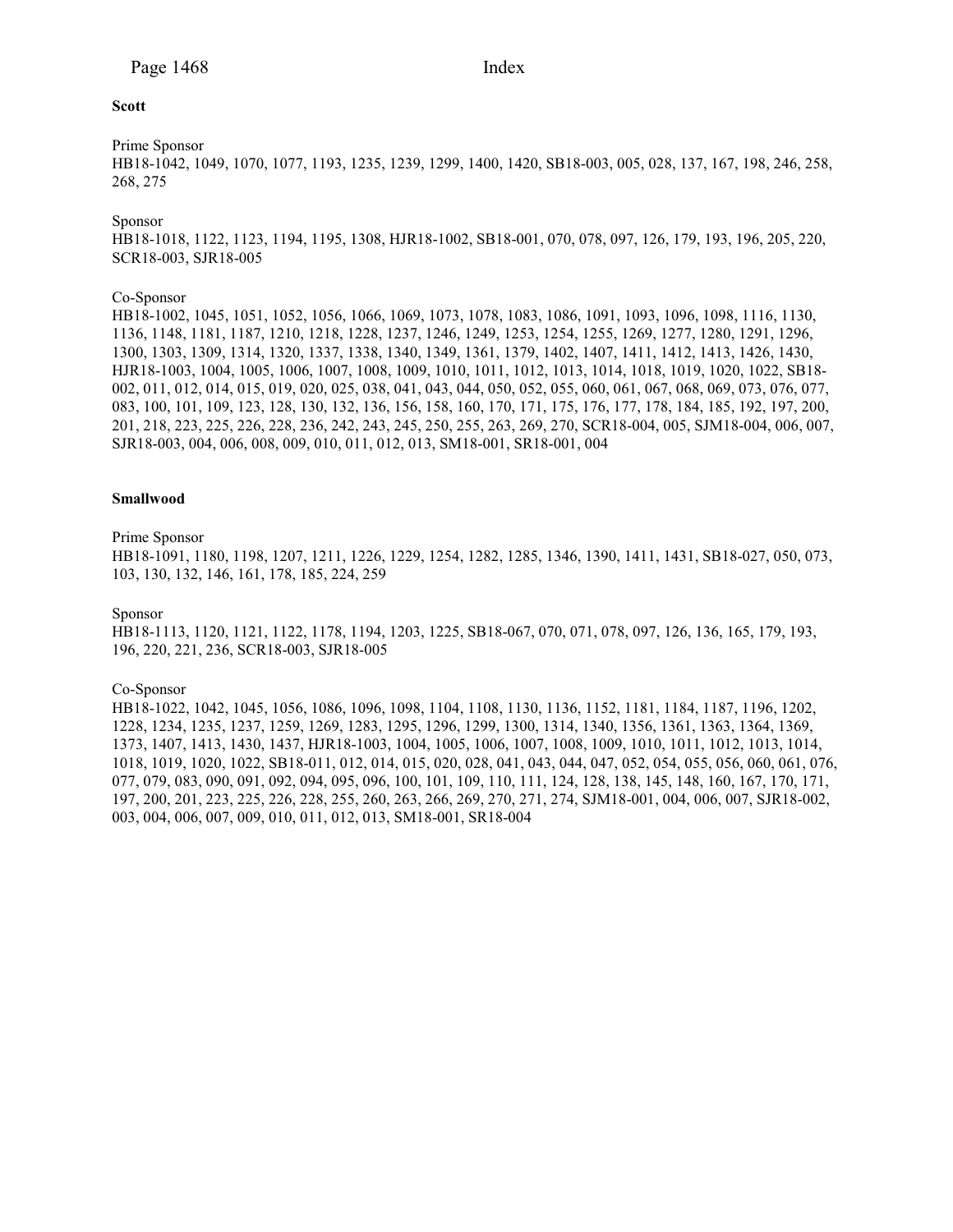# **Sonnenberg**

# Prime Sponsor

HB18-1122, 1123, 1194, 1214, 1290, 1291, 1427, SB18-002, 033, 061, 066, 123, 170, 188, 197, 217, 232, 256, SJR18-004

#### Sponsor

HB18-1012, 1206, 1225, 1277, 1371, 1373, 1374, SB18-001, 019, 027, 038, 041, 042, 078, 097, 109, 179, 193, 196, 208, 220, 221, 236, 259, 267, SCR18-003

## Co-Sponsor

HB18-1022, 1041, 1042, 1052, 1060, 1069, 1073, 1083, 1086, 1093, 1095, 1112, 1116, 1136, 1146, 1148, 1171, 1181, 1183, 1193, 1199, 1211, 1228, 1237, 1249, 1256, 1295, 1296, 1300, 1308, 1322, 1330, 1337, 1338, 1340, 1379, 1423, 1430, HJR18-1003, 1004, 1005, 1006, 1007, 1008, 1009, 1010, 1011, 1012, 1013, 1014, 1018, 1019, 1020, 1022, SB18-003, 011, 012, 015, 043, 044, 047, 050, 052, 054, 055, 067, 068, 069, 070, 076, 077, 083, 085, 087, 101, 126, 128, 132, 134, 148, 167, 175, 176, 178, 185, 192, 200, 201, 205, 218, 225, 226, 228, 242, 260, 266, 269, 273, 275, 276, SCR18-004, 005, SJM18-001, 004, 006, 007, SJR18-002, 003, 005, 006, 007, 009, 010, 011, 012, 013, SM18-001, SR18-004

#### **Tate**

#### Prime Sponsor

HB18-1004, 1028, 1032, 1045, 1083, 1105, 1117, 1129, 1135, 1144, 1181, 1190, 1195, 1220, 1267, 1270, 1271, 1303, 1362, 1388, 1421, 1426, 1433, HJR18-1019, SB18-007, 022, 024, 098, 102, 106, 110, 111, 121, 131, 168, 183, 187, 200, 210, 219, 255

## Sponsor

HB18-1003, 1007, 1036, 1136, 1137, 1138, 1139, 1140, 1141, HJR18-1020, SB18-001, 010, 027, 040, 067, 071, 090, 091, 092, 093, 094, 095, 096, 107, 122, 126, 127, 129, 136, 146, 161, 164, 179, 196, 209, 220, 221, 259, SCR18-003

#### Co-Sponsor

HB18-1002, 1006, 1017, 1019, 1020, 1022, 1024, 1026, 1027, 1029, 1039, 1042, 1048, 1049, 1051, 1052, 1056, 1060, 1064, 1065, 1069, 1070, 1073, 1075, 1077, 1078, 1087, 1091, 1093, 1094, 1096, 1098, 1099, 1100, 1101, 1104, 1108, 1109, 1116, 1128, 1130, 1132, 1146, 1148, 1155, 1158, 1171, 1176, 1183, 1184, 1185, 1186, 1187, 1193, 1196, 1198, 1199, 1200, 1202, 1208, 1210, 1211, 1217, 1218, 1224, 1226, 1228, 1233, 1235, 1237, 1238, 1239, 1240, 1243, 1244, 1249, 1250, 1251, 1252, 1253, 1254, 1255, 1256, 1259, 1263, 1264, 1265, 1266, 1268, 1269, 1275, 1277, 1280, 1282, 1283, 1284, 1285, 1286, 1287, 1293, 1295, 1296, 1299, 1300, 1302, 1305, 1308, 1309, 1313, 1314, 1315, 1316, 1320, 1321, 1322, 1323, 1325, 1326, 1330, 1331, 1333, 1334, 1336, 1337, 1338, 1340, 1342, 1343, 1344, 1346, 1348, 1349, 1351, 1353, 1354, 1355, 1356, 1360, 1361, 1364, 1366, 1369, 1371, 1373, 1374, 1375, 1379, 1381, 1385, 1389, 1393, 1398, 1400, 1402, 1405, 1407, 1409, 1410, 1411, 1412, 1413, 1422, 1423, 1429, 1430, 1431, 1434, HCR18-1002, HJR18-1003, 1004, 1005, 1006, 1007, 1008, 1009, 1010, 1011, 1012, 1013, 1014, 1018, 1021, 1022, SB18-002, 003, 009, 011, 012, 014, 015, 016, 019, 020, 025, 026, 028, 031, 038, 039, 041, 044, 047, 050, 054, 055, 056, 060, 061, 068, 069, 070, 074, 076, 077, 079, 082, 085, 086, 087, 100, 101, 103, 104, 105, 109, 116, 119, 123, 124, 128, 130, 132, 134, 138, 141, 145, 149, 156, 158, 160, 165, 167, 169, 170, 171, 172, 173, 174, 175, 177, 178, 180, 182, 184, 188, 191, 192, 193, 195, 197, 201, 202, 203, 205, 206, 208, 213, 218, 222, 223, 225, 228, 229, 230, 231, 232, 233, 234, 235, 236, 238, 239, 242, 243, 245, 247, 248, 249, 250, 251, 252, 253, 254, 258, 260, 262, 266, 267, 268, 269, 270, 271, 272, 273, 274, 275, SCR18-004, 005, SJM18-001, 004, 006, 007, SJR18-002, 003, 004, 005, 006, 007, 008, 009, 010, 011, 012, 013, SM18-001, SR18-004, 005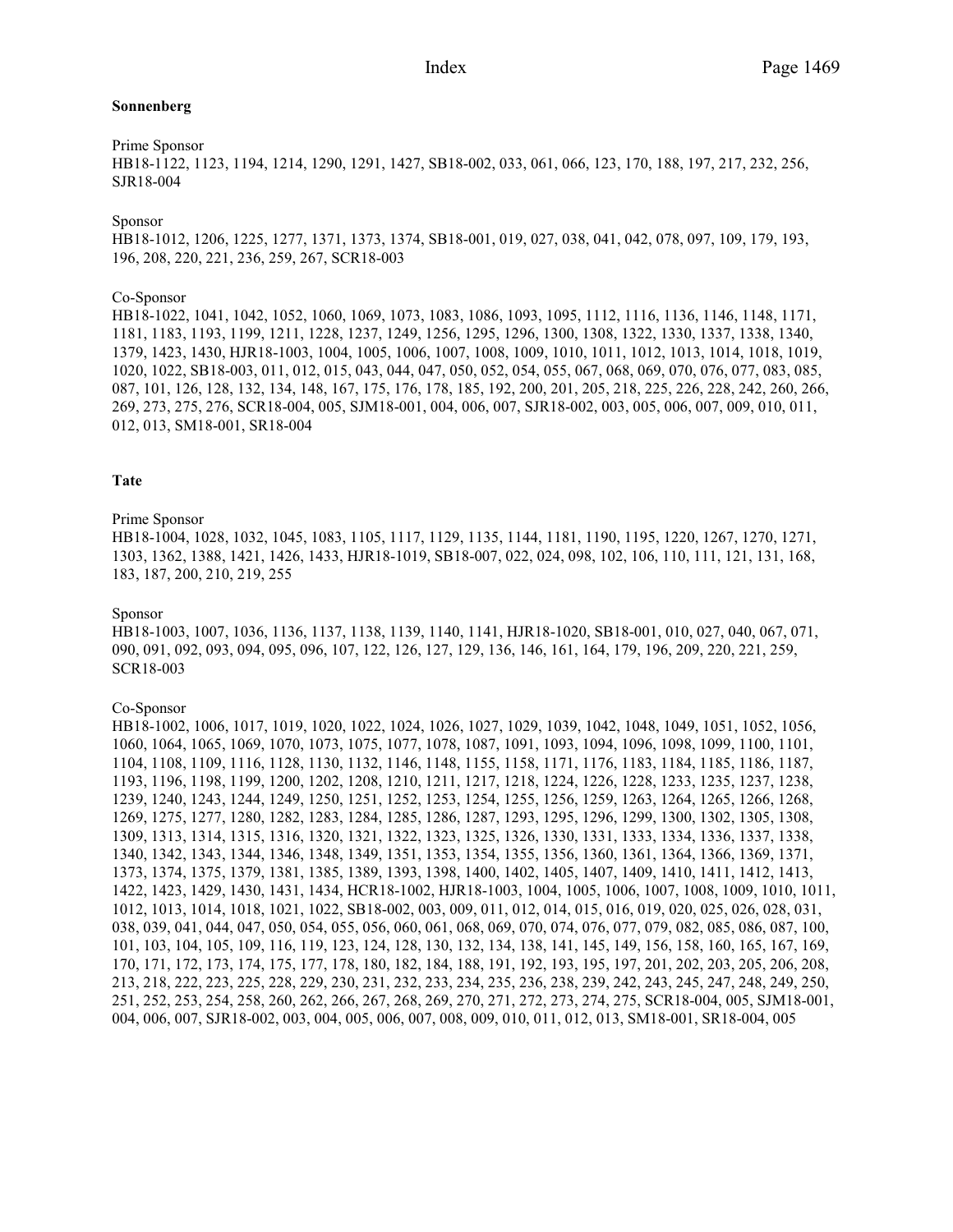# **Todd**

Prime Sponsor

HB18-1002, 1052, 1091, 1095, 1097, 1108, 1114, 1189, 1196, 1218, 1244, 1266, 1285, 1298, 1342, 1343, 1360, 1416, 1440, HJR18-1007, 1014, 1020, SB18-027, 074, 085, 101, 103, 114, 165, 177, 209, 272, 275

#### Sponsor

HB18-1198, 1234, 1274, HJR18-1002, SB18-004, 005, 006, 007, 008, 010, 067, 071, 082, 087, 088, 089, 104, 118, 120, 146, 147, 152, 157, 206, 212, SCR18-001, 003, SJM18-003, SJR18-005, SR18-003

# Co-Sponsor

HB18-1003, 1004, 1005, 1006, 1007, 1008, 1010, 1011, 1012, 1017, 1018, 1019, 1022, 1028, 1029, 1031, 1032, 1040, 1042, 1045, 1048, 1049, 1050, 1051, 1060, 1064, 1065, 1066, 1069, 1070, 1077, 1078, 1086, 1087, 1093, 1094, 1096, 1098, 1099, 1100, 1104, 1109, 1112, 1116, 1128, 1132, 1134, 1136, 1139, 1141, 1142, 1148, 1154, 1155, 1156, 1159, 1162, 1165, 1170, 1171, 1173, 1176, 1186, 1187, 1193, 1200, 1202, 1208, 1210, 1211, 1226, 1228, 1238, 1243, 1246, 1251, 1252, 1255, 1256, 1263, 1264, 1265, 1267, 1275, 1277, 1282, 1284, 1286, 1287, 1293, 1294, 1295, 1299, 1300, 1305, 1306, 1308, 1309, 1313, 1315, 1316, 1322, 1323, 1324, 1326, 1328, 1330, 1331, 1332, 1333, 1334, 1335, 1337, 1346, 1348, 1351, 1353, 1354, 1357, 1361, 1362, 1363, 1364, 1366, 1379, 1393, 1394, 1396, 1398, 1407, 1409, 1410, 1412, 1413, 1421, 1422, 1423, 1434, 1437, 1441, HCR18-1001, 1002, HJR18-1003, 1004, 1005, 1006, 1008, 1009, 1010, 1011, 1012, 1013, 1018, 1019, 1022, SB18-001, 002, 009, 011, 012, 013, 014, 016, 020, 022, 024, 025, 028, 038, 039, 042, 044, 050, 054, 055, 059, 060, 069, 073, 076, 086, 096, 099, 100, 102, 108, 119, 124, 129, 131, 136, 138, 141, 143, 145, 148, 150, 151, 154, 158, 160, 161, 162, 163, 166, 171, 172, 173, 174, 187, 202, 203, 205, 213, 218, 223, 225, 229, 231, 235, 239, 247, 249, 250, 251, 254, 255, 262, 266, 268, 269, 270, 271, 273, SCR18-004, 005, SJM18-001, 004, 006, 007, SJR18-002, 003, 004, 006, 007, 009, 010, 011, 012, 013, SM18-001, SR18-001, 004, 005

# **Williams**

#### Prime Sponsor

HB18-1060, 1083, 1248, 1316, 1357, 1361, 1402, 1424, HCR18-1002, HJR18-1005, 1016, SB18-010, 086, 089, 120, 157, 171, 179, 216, SJR18-002

Sponsor

HB18-1274, HJR18-1020, SB18-004, 005, 006, 027, 067, 071, 080, 087, 088, 100, 109, 113, 114, 126, 146, SCR18-001, 003, SJM18-003, SR18-003

#### Co-Sponsor

HB18-1002, 1005, 1010, 1011, 1012, 1018, 1028, 1029, 1040, 1050, 1051, 1052, 1064, 1065, 1069, 1070, 1078, 1086, 1091, 1094, 1095, 1096, 1104, 1108, 1109, 1112, 1116, 1128, 1134, 1135, 1136, 1141, 1148, 1154, 1159, 1176, 1186, 1187, 1193, 1196, 1200, 1208, 1211, 1228, 1237, 1246, 1252, 1256, 1263, 1264, 1265, 1266, 1277, 1282, 1284, 1285, 1293, 1295, 1300, 1308, 1319, 1322, 1326, 1331, 1332, 1333, 1334, 1337, 1340, 1343, 1346, 1348, 1351, 1360, 1362, 1364, 1379, 1393, 1410, 1413, 1418, 1434, 1437, HCR18-1001, HJR18-1003, 1004, 1006, 1007, 1008, 1009, 1010, 1011, 1012, 1013, 1014, 1018, 1019, 1022, SB18-001, 002, 007, 009, 011, 012, 013, 014, 016, 020, 022, 024, 025, 038, 039, 042, 044, 050, 055, 059, 060, 069, 074, 082, 085, 101, 104, 108, 141, 144, 145, 148, 150, 151, 154, 158, 160, 163, 166, 173, 174, 178, 202, 203, 205, 206, 209, 218, 219, 225, 229, 231, 235, 249, 250, 251, 254, 255, 262, 269, 270, 271, 272, 276, SCR18-004, 005, SJM18-001, 004, 006, 007, SJR18-001, 003, 004, 005, 006, 007, 009, 010, 011, 012, 013, SM18-001, SR18-004